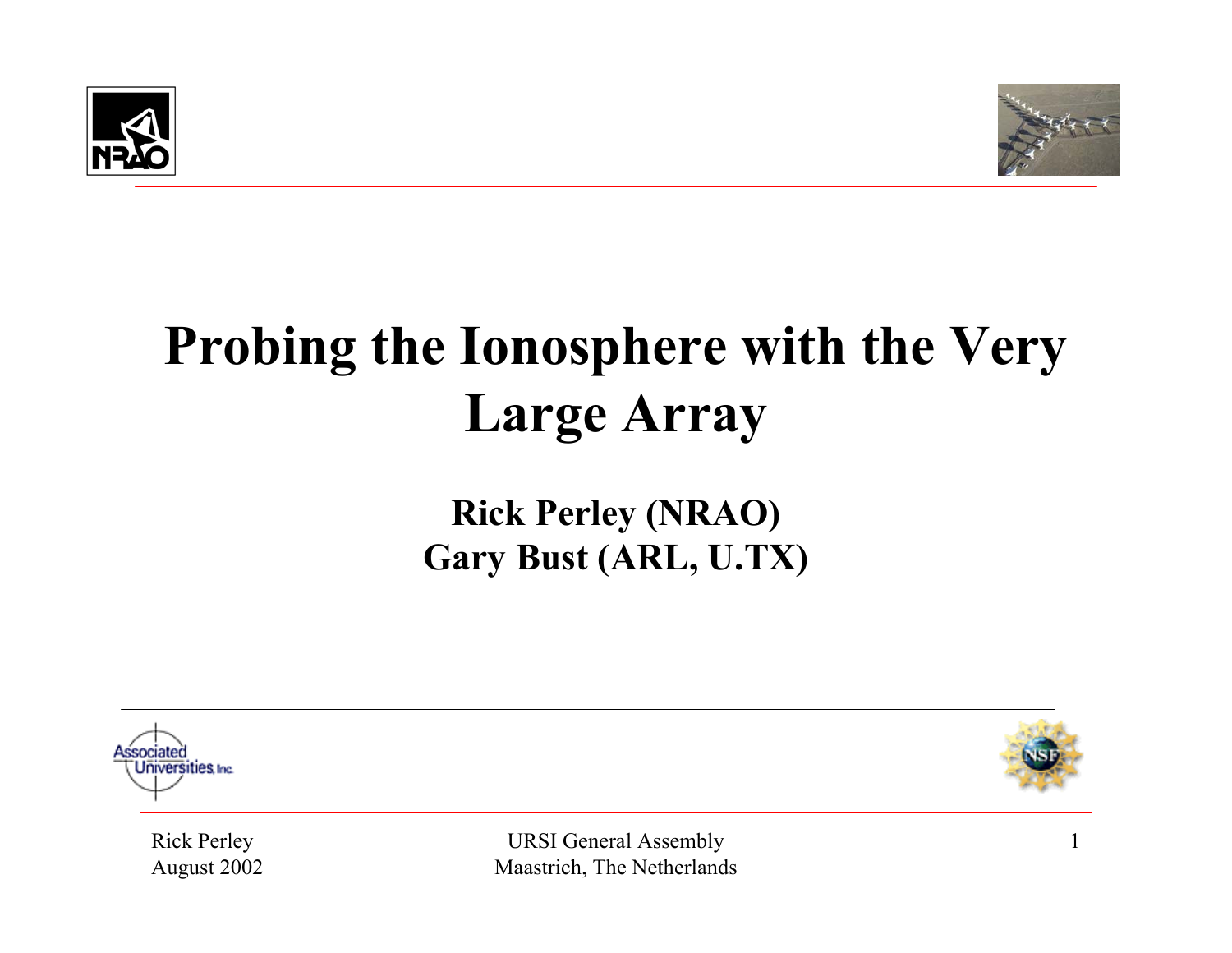



• In radio astronomy, angular resolution is generally limited by diffraction:

 $\Theta \sim \lambda / \mathrm{D}.$ 

• Modern astronomy requires at least 1" resolution, for which the corresponding physical aperture must be:

#### $D > 2 \times 10^5 \lambda$

• The only means of obtaining such effective apertures at radio wavelengths is through interferometers, using the well-established technique of 'aperture synthesis'.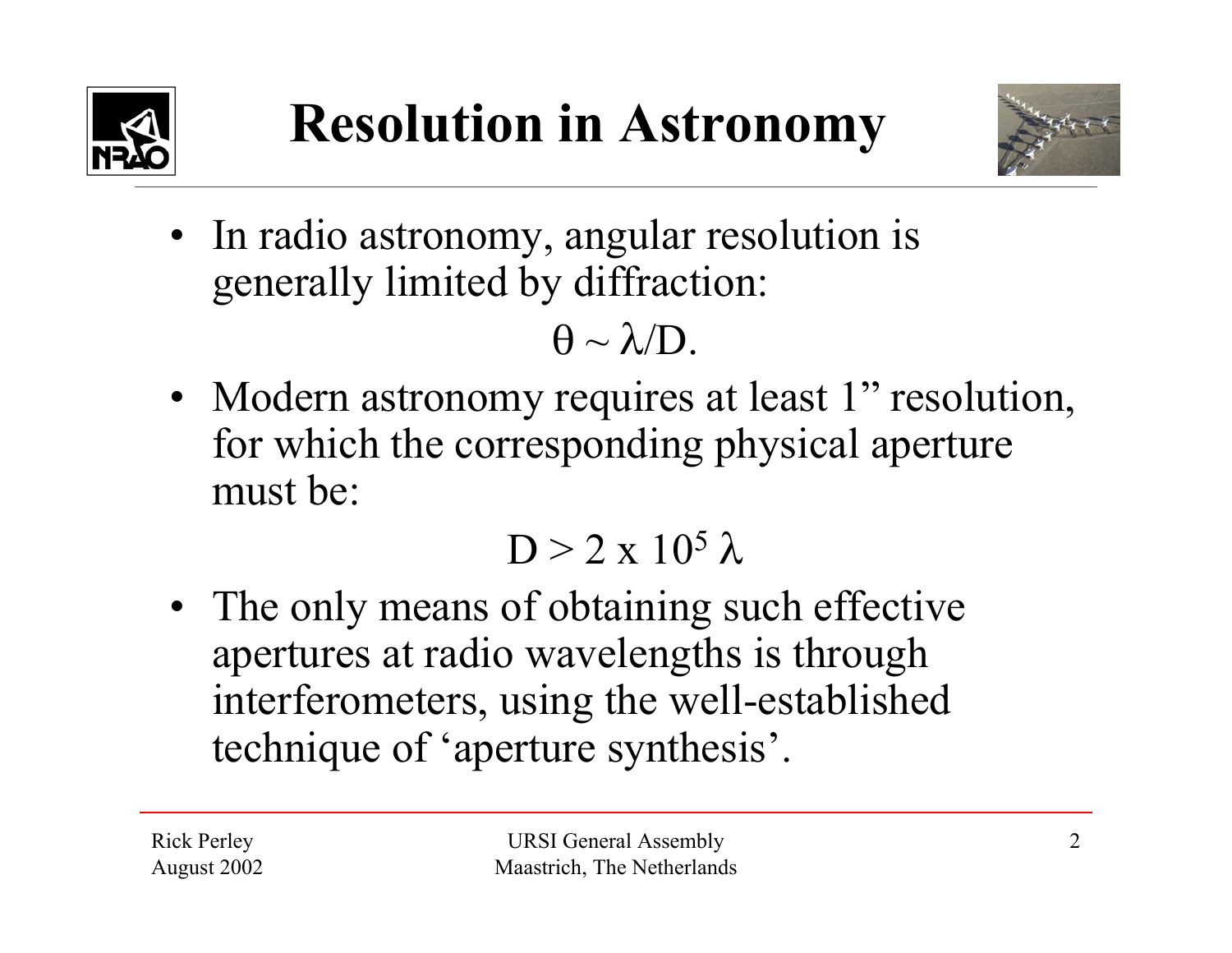





• The use of radio interferometers for imaging in astronomy relies on a fundamental theorem in optics (the Van Cittert-Zernicke theorem):

–The Spatial Coherence Function is the Fourier transform of the Sky Brightness:

 $V(u, v) \Leftrightarrow I(l, m)$ 

where:  $V(u, v)$  is the spatial coherence function ('Visibility') I(l,m) is the sky brightness

- and: (u,v) are the spatial baseline coordinates (wavelengths) (l,m) are the angular coordinates (direction cosines)
- The visibilities V(u,v) are measured by phase-coherent interferometers.

Rick Perley August 2002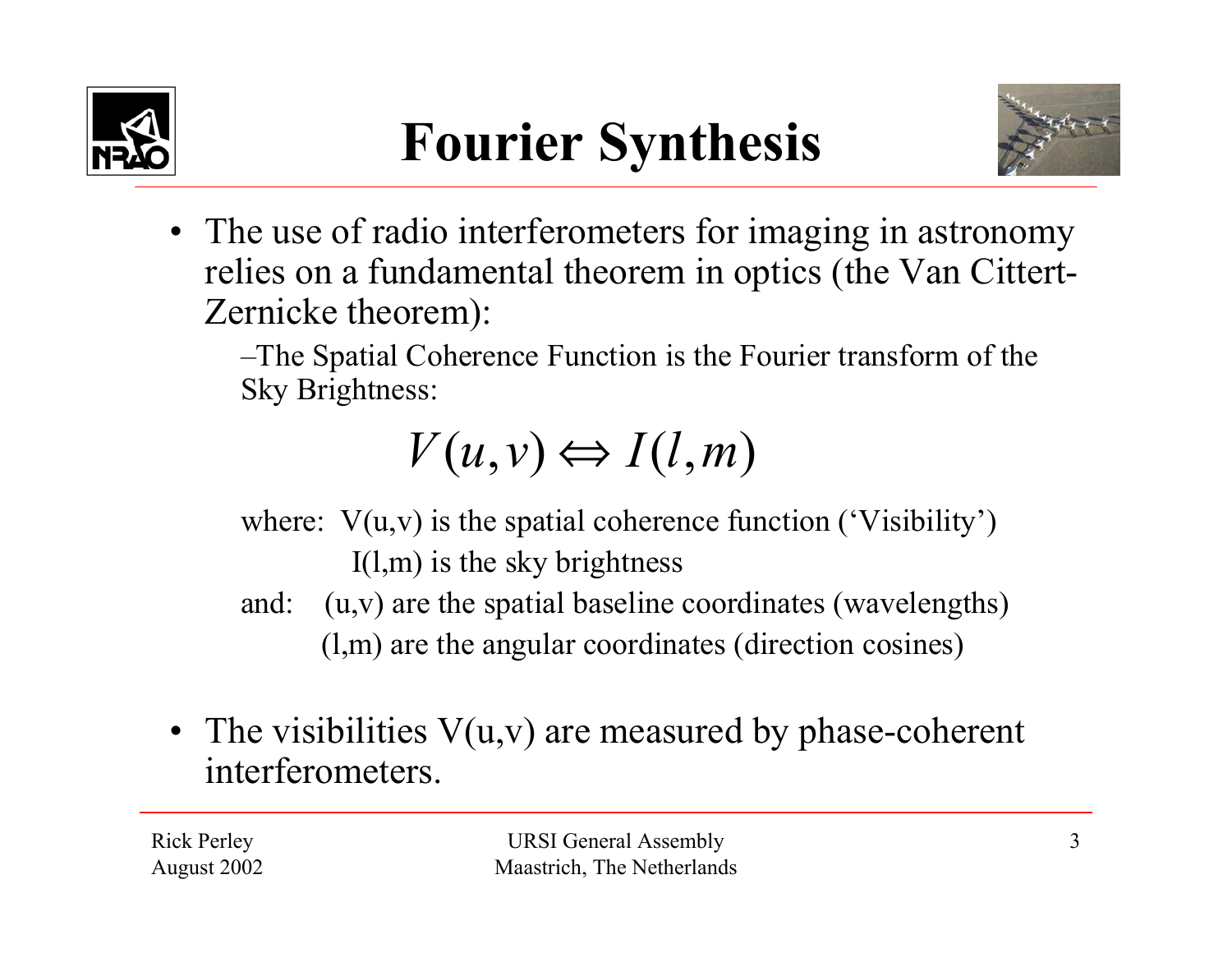

#### **Phase-Stable Interferometers**



- However, the measures of the visibility that are obtained are not those we desire -- they have been corrupted by various disturbing influences.
- The measured quantity,  $V_m(u,v)$  is related to the true visibility by:

$$
V_m(u,v) = g_i g_j^* V(u,v)
$$

where:

$$
g_i = a_i e^{i\phi_i}
$$

is the complex gain for antenna 'i'.

• There are many contributors to the complex gain -- for our purpose, we consider only that due to perturbations caused by fluctuations in the propagation path.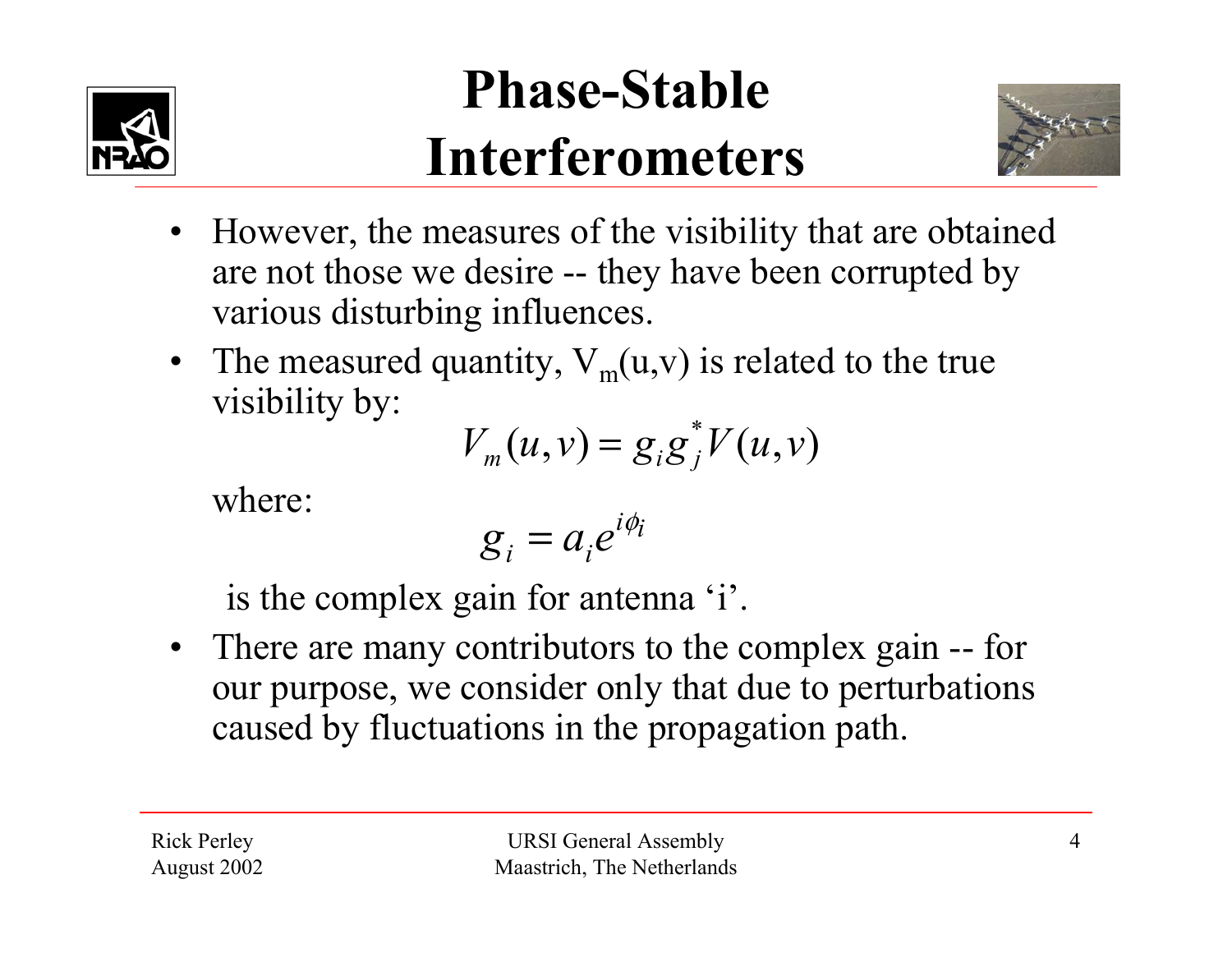





- Calibration of the visibility data requires measurement and removal of the instrumental and atmospheric contributions to the gain.
- $\bullet$  Over the past 20 years, astronomers have developed powerful algorithms to permit removal of the gain.
- These are based on a LSQ solution for the N gain terms from the  $\sim N^2/2$  visibility measures obtained from observations of a source with known structure.
- For astronomers, these gain terms are a nuisance, to be thrown away once their effects are corrected for.
- • However, these discarded gains include information on atmospheric phenomena, and may be of some use...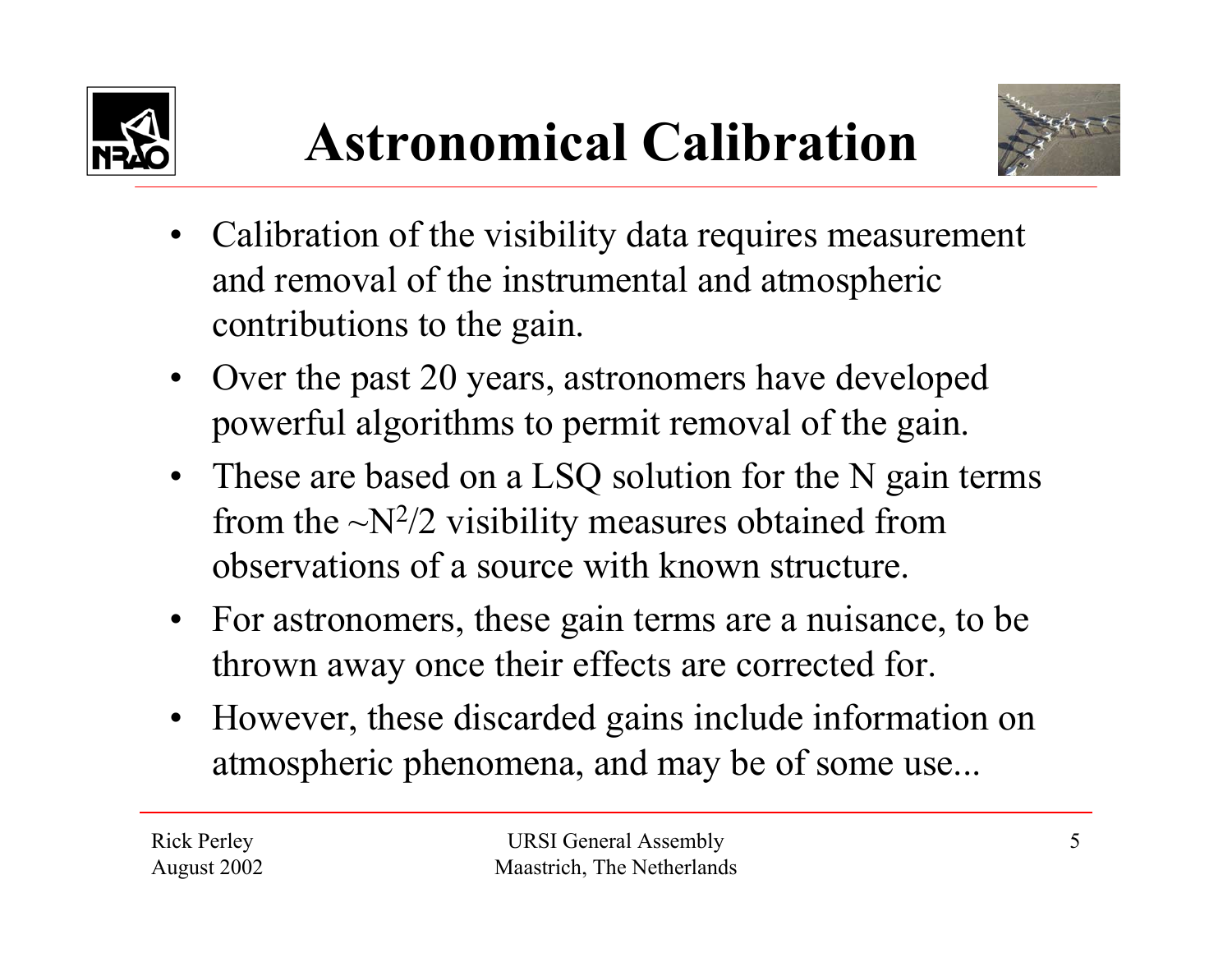

## **Ionospheric Effects**



- • The effects of the ionosphere upon radio propagation are well known.
- For our frequencies, the change in refractive index is:

$$
\Delta \mu = 1 - \mu \approx 40.5 N/v^2
$$

where N = electron density (m<sup>-3</sup>), and  $v =$  frequency (Hz)

• Integrated along a propagation ray, the change in phasepath is:

$$
\Delta L = -\int_{0}^{s} \Delta \mu dl = -0.405 \frac{N_{TU}}{v_G^2} \quad meters
$$

where  $N_{\text{TU}}$  is the column density in units of  $10^{16}$  electrons/m<sup>2</sup>, and  $v_G$  is the frequency in GHz.

Rick Perley August 2002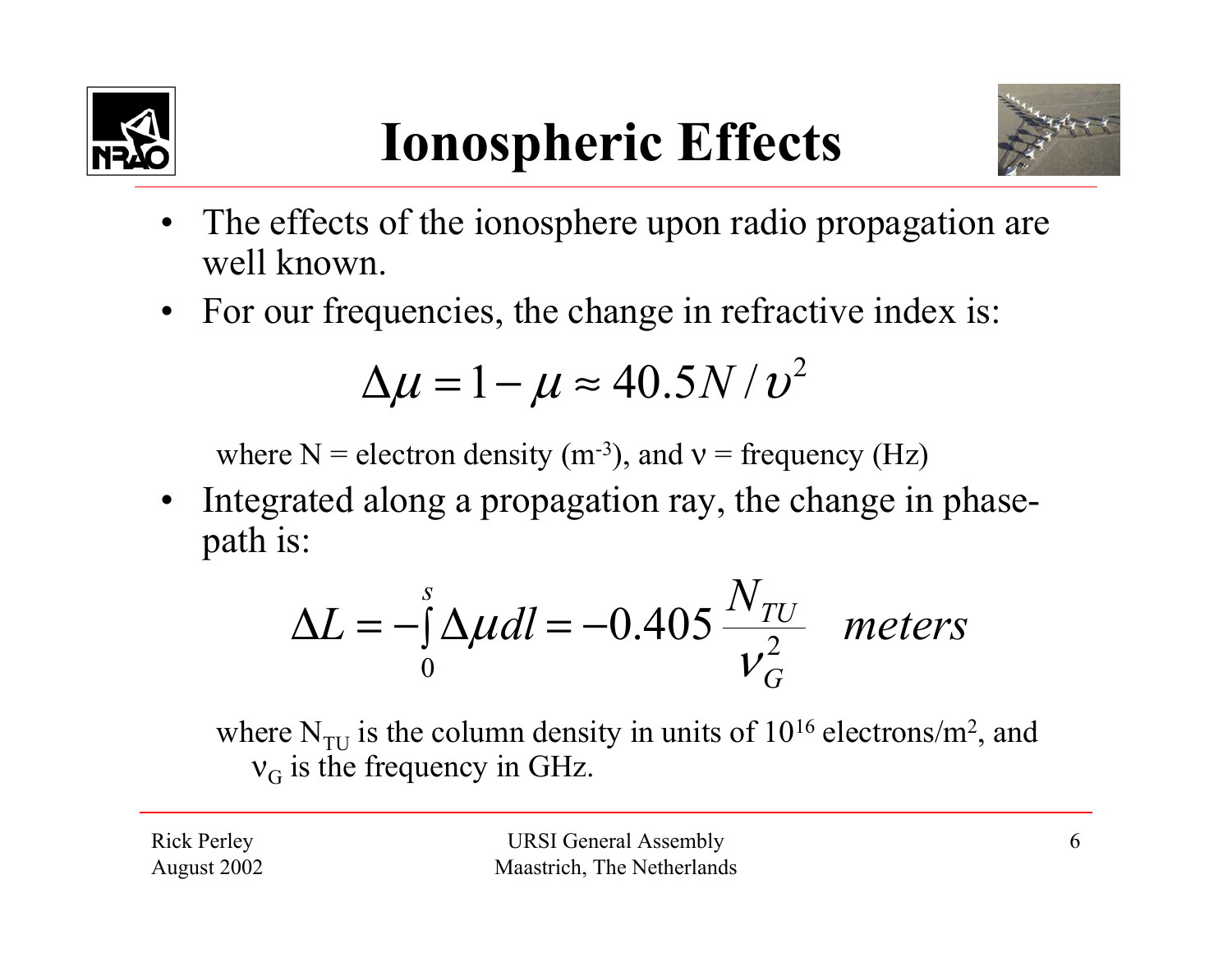



• Converted into terms of phase,

$$
\Delta \phi = 2\pi \Delta L / \lambda = -8.48 \frac{N_{TU}}{V_G^2}
$$
 radians

where

 $N<sub>TI</sub>$  = column density in units of 10<sup>16</sup> electrons/m<sup>2</sup>  $v_G$  = frequency in GHz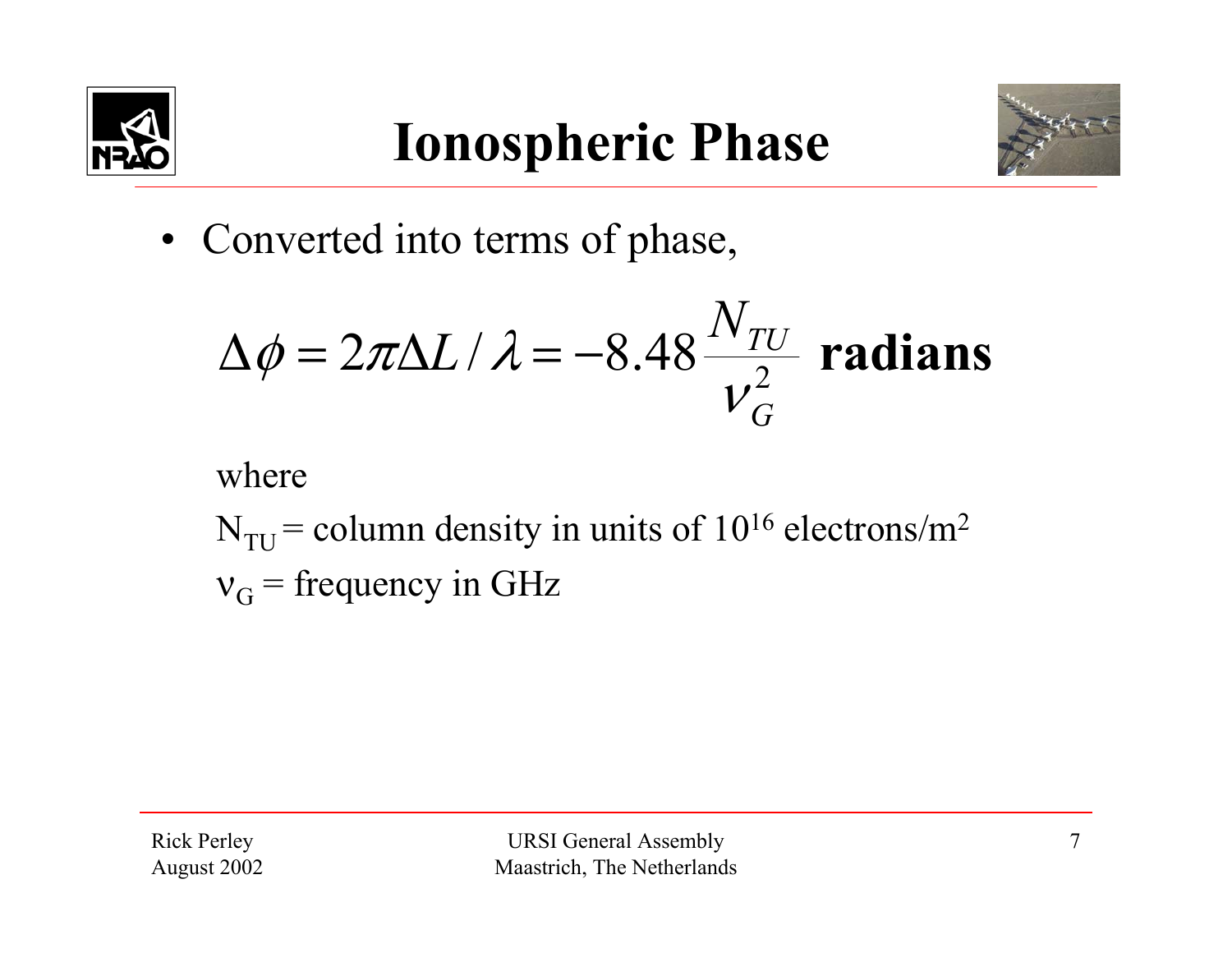



Typical values of ionospheric perturbations are given below for a column density of 10 TU units  $= 10^{17}$  electrons/m<sup>2</sup>.

| Characteristic               | <b>Typical Value</b><br>(at 100 MHz) | Frequency<br>Scaling |
|------------------------------|--------------------------------------|----------------------|
| <b>Phase-path Length</b>     | -400 meters                          | $v^{-2}$             |
| <b>Phase Change</b>          | -840 radians                         | $v^{-1}$             |
| Refraction                   | 1.3 arcminutes                       | $v^{-2}$             |
| <b>Polarization Rotation</b> | 6.6 radians*                         | $v^{-2}$             |
| Attenuation                  | $0.01$ dB                            | $\mathbf{v}$ -2      |

\* Note for radio astronomers -- this is an RM of only 0.7 rad/m2.

Rick Perley August 2002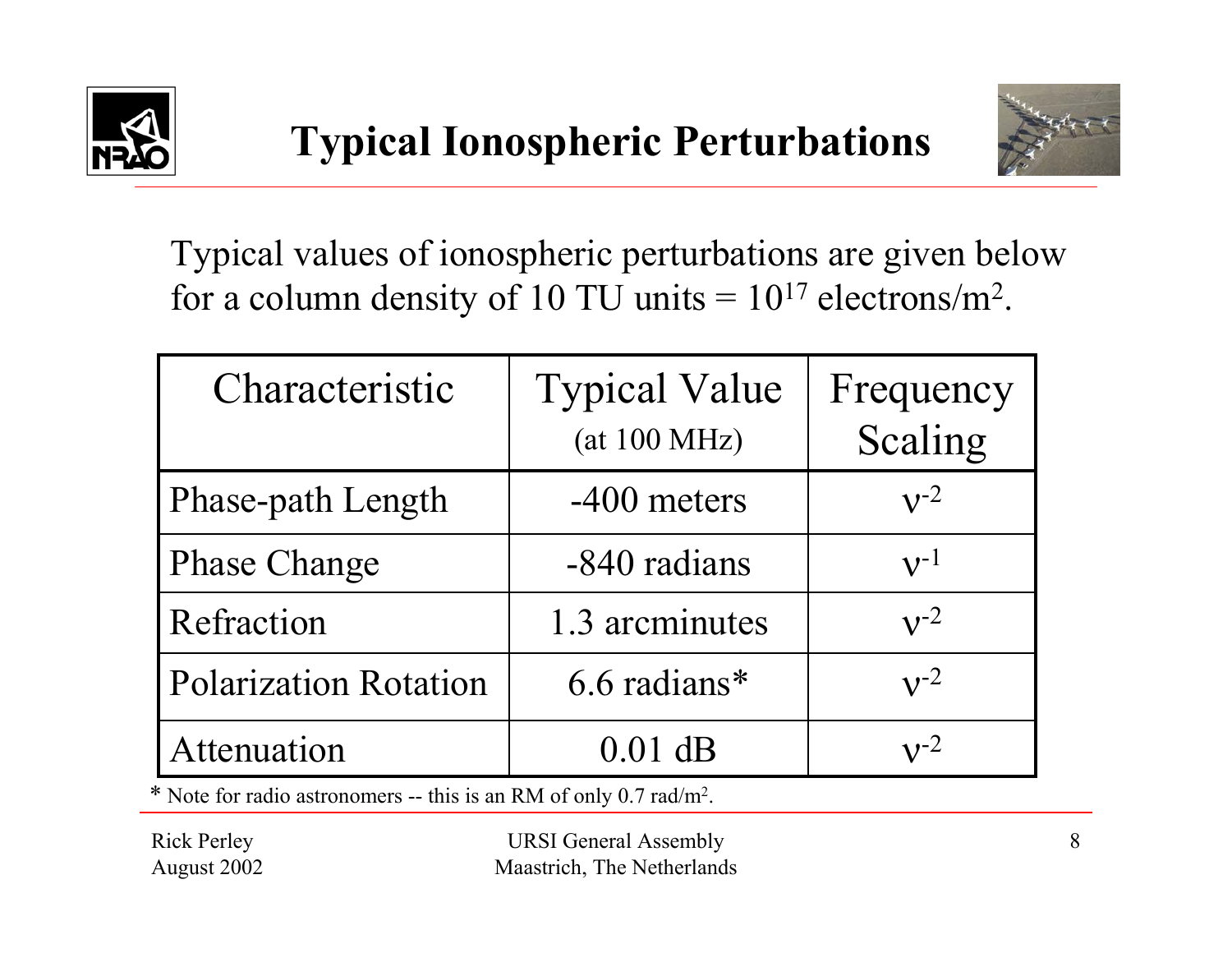



• However, an interferometer is not sensitive to this total phase path perturbation, but rather is sensitive to the difference:

$$
\delta\phi = -8.48 \, \delta\!N_{\pi} / v_{\rm G}
$$
 radians

- Where  $\delta N_{TEC}$  is the difference in the column densities, in TUs, between the two paths.
- Note that an interferometer cannot detect the phase change induced by a plane-parallel atmosphere.
- But it is very sensitive to deviations from a plane-parallel geometry, caused e.g. by atmospheric fluctuations, or earth curvature.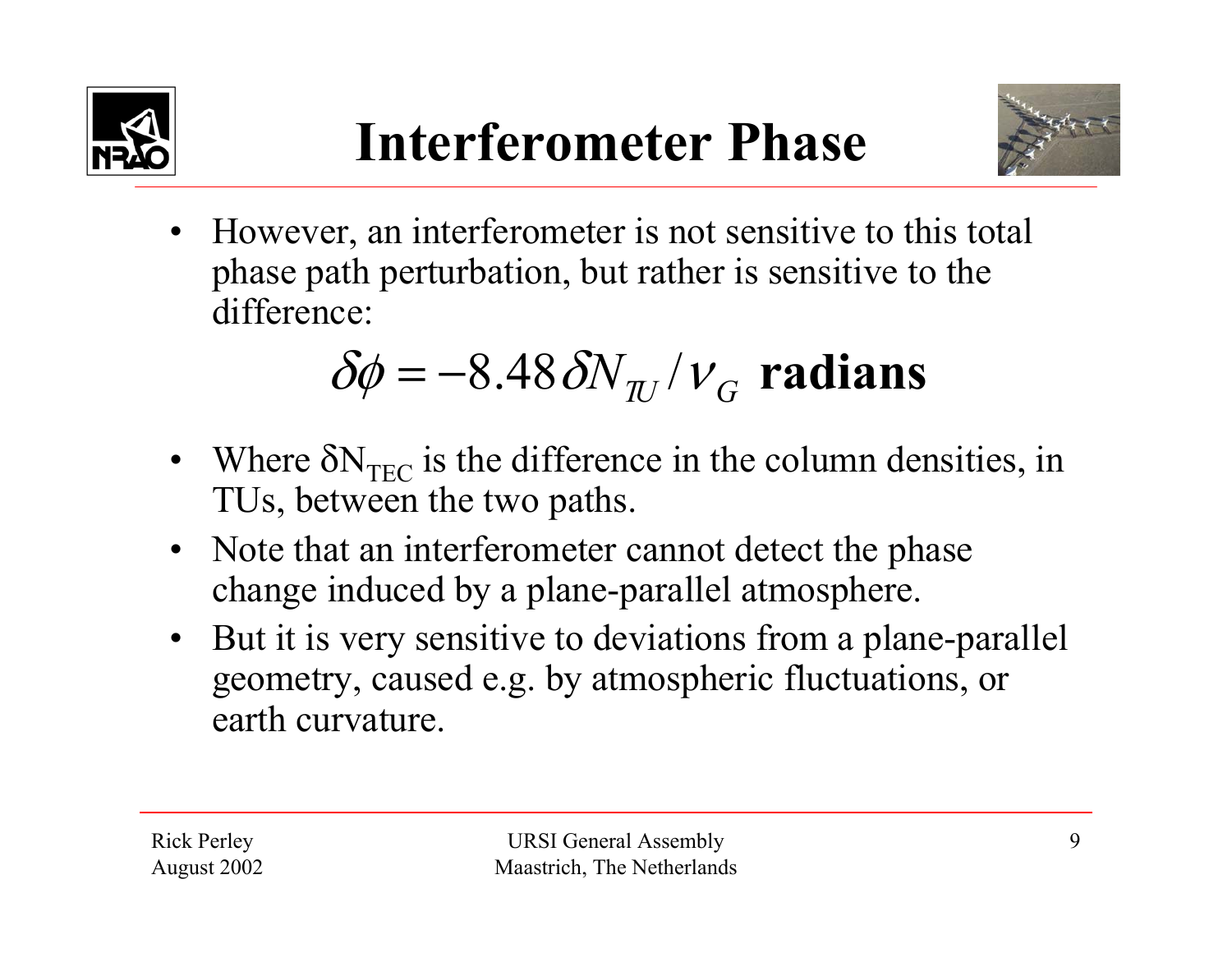

## **Phase Stability**



- A modern interferometer can have a phase stability of better than one electrical degree over timescales of hours.
- At this level of stability, an interferometer can detect a column path change (in TUs) of:

$$
\delta N_{TU} \sim 2 \times 10^{-3} \nu_G
$$

- Thus at a frequency of 100 MHz, a change in TEC of 0.02% of one TEC unit can be detected.
- Even in a more practical case, where the phase stability is  $\sim$  10 degrees, a perturbation of 0.2% of a TEC unit ( $\sim$ 10<sup>13</sup>) electrons/m2) can be easily detected.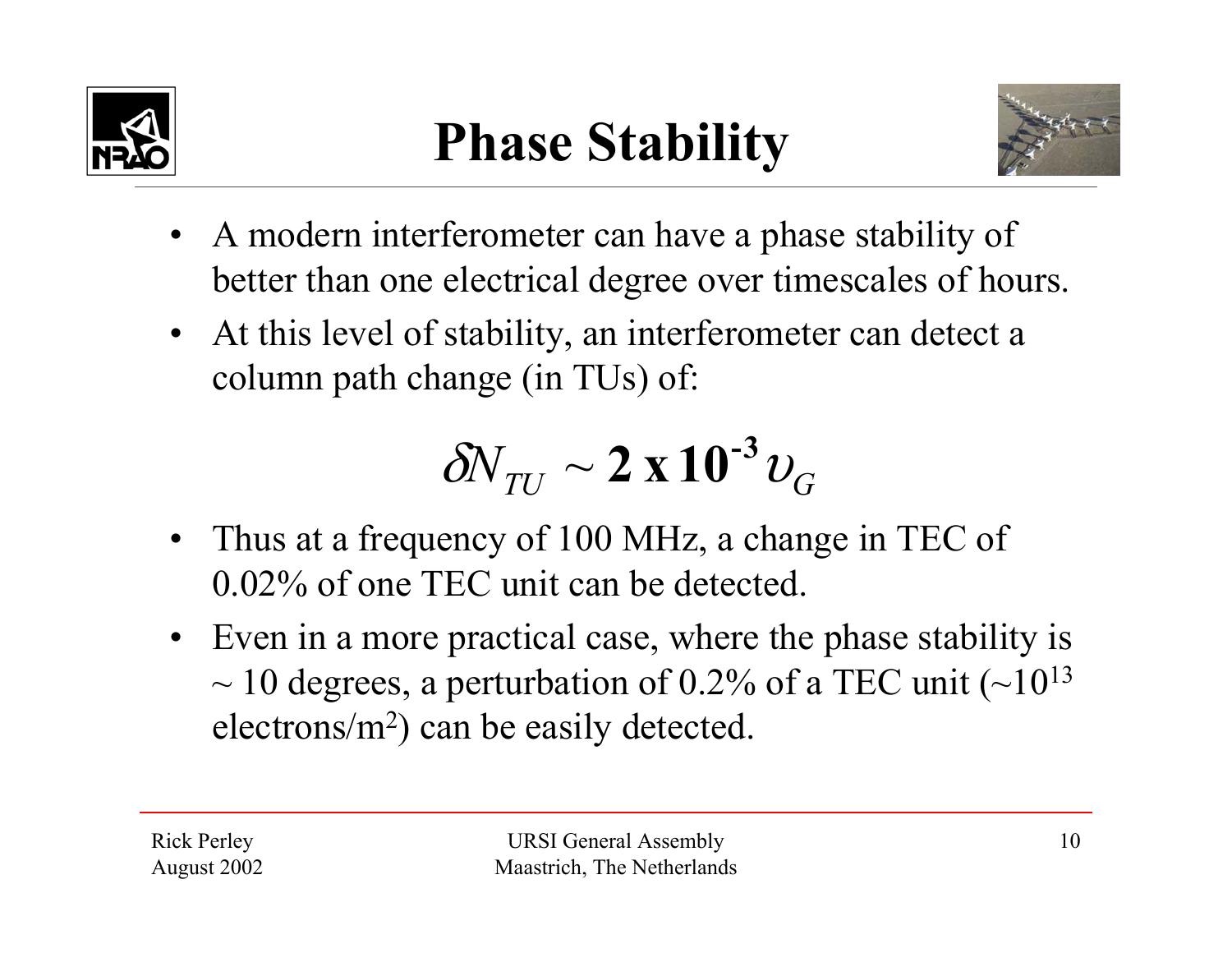



- The Very Large Array (VLA) is the world's premier radio synthesis interferometer.
- The array comprises 27 movable antennas on three arms.
- Four configurations 1 to 35 km. max. baseline
- Correlator products from all 351 baseline combinations are formed.
- The array is outfitted at 8 frequency bands, including 327 and 73.8 MHz, where ionospheric perturbations dominate the phase stability.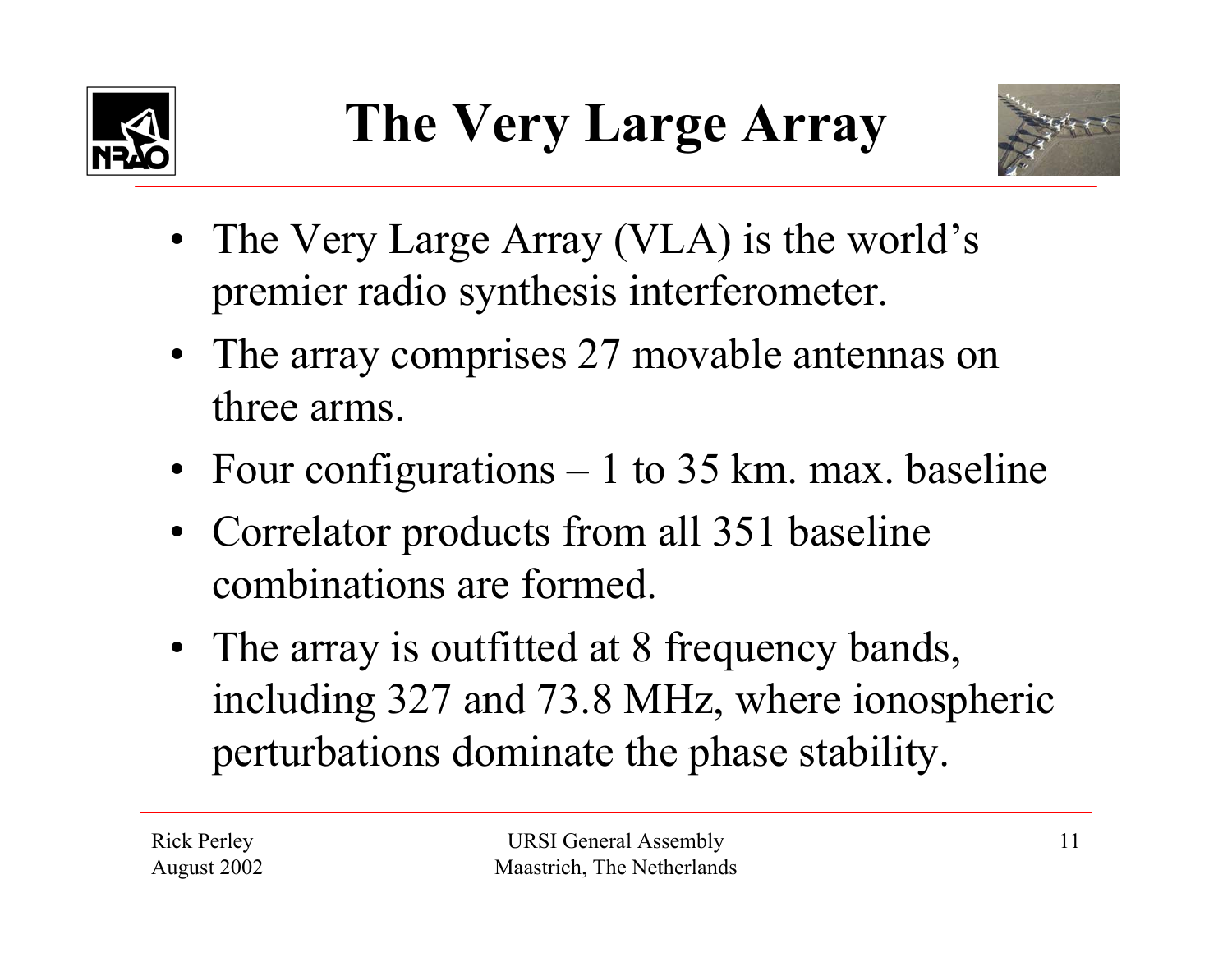

## **VLA Layout**



•The VLA comprises 27 antennas, with 9 on each of three arms.

•In its largest '**A**' configuration, the arms extend  $\sim$ 20 km from the array center.

- •Array long.  $= 107.6$
- •Array lat.  $= 34.1$  N

•Located in central New Mexico.



Rick Perley August 2002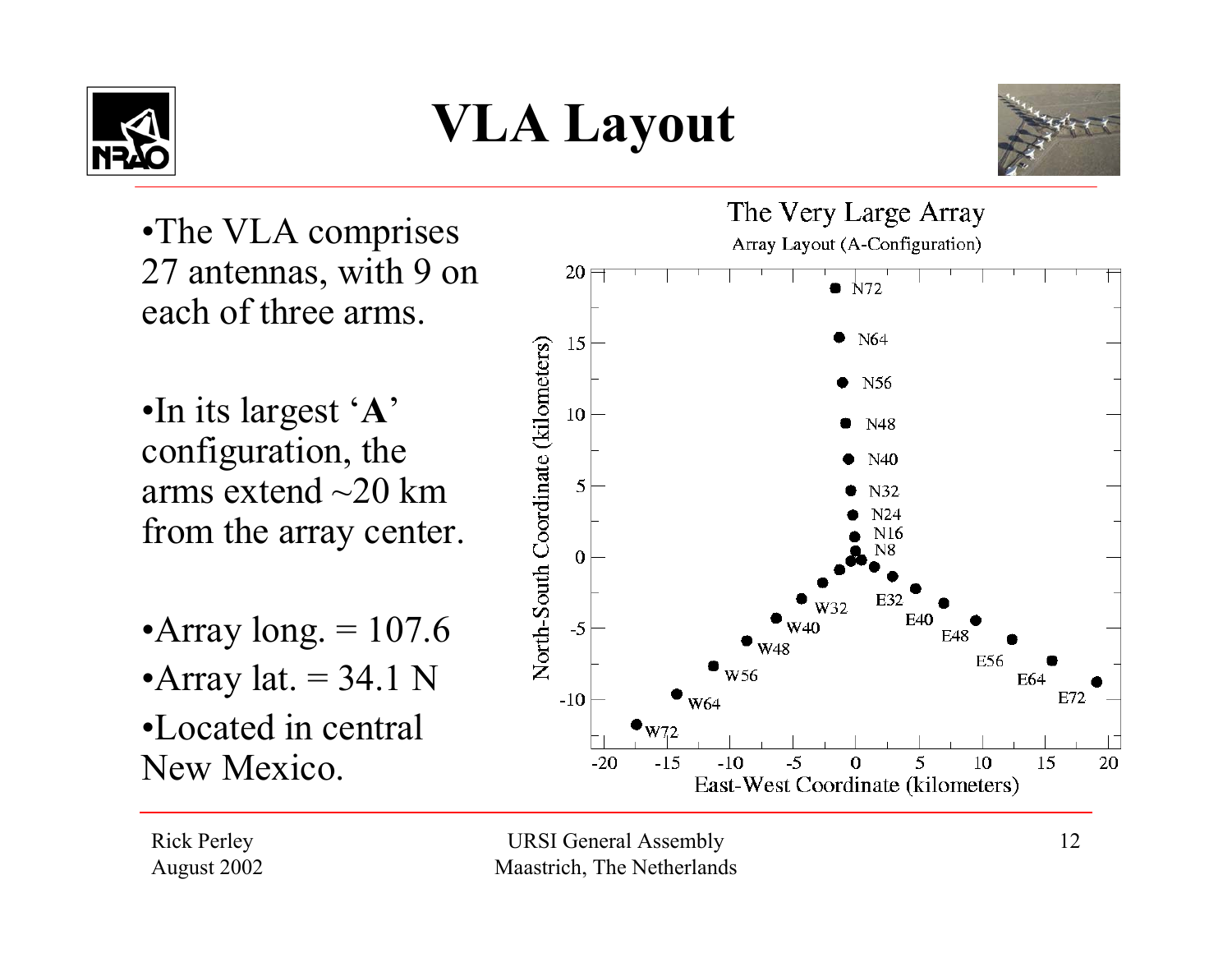



- The VLA has two frequency bands, centered near 327 and 73.8 MHz where the gain phase stability is clearly dominated by ionospheric fluctuations.
- Various phenomena are repeatedly seen in the astronomical data – TIDs, large-scale wedges, various small-scale phenomena, and occasionally scintillation.
- Because most observations are broken into disconnected short 'glimpses', it is difficult to comprehensively classify (or study?) ionospheric phenomena in these data.
- Occasionally, a single long observation is undertaken the following examples come from a 12-hour observation at 73.8 MHz of the prominent radio source Virgo A, on the night/morning of 19 January, 2001.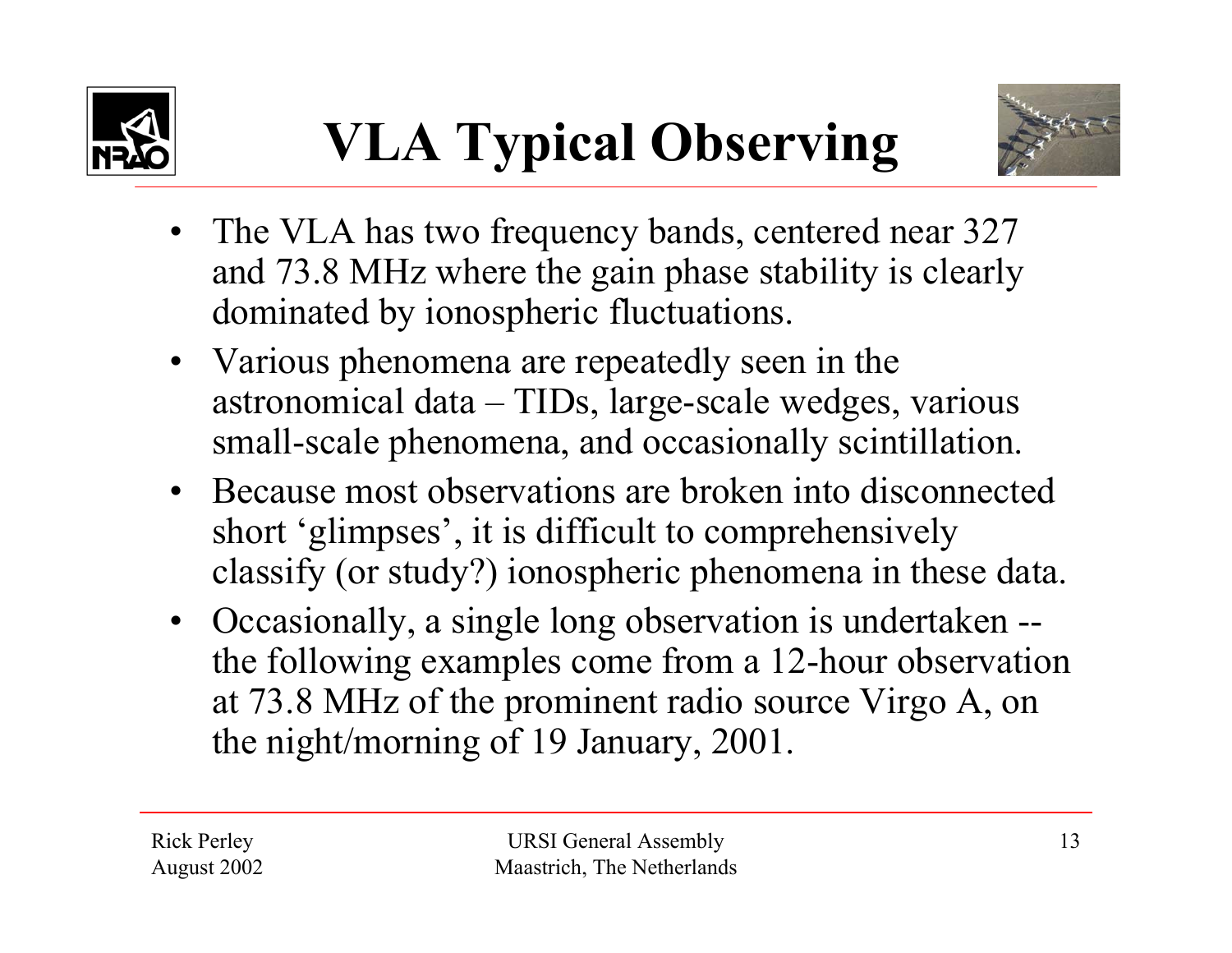





The phase on three 8-km spacings at 3 different azimuths.



Rick Perley August 2002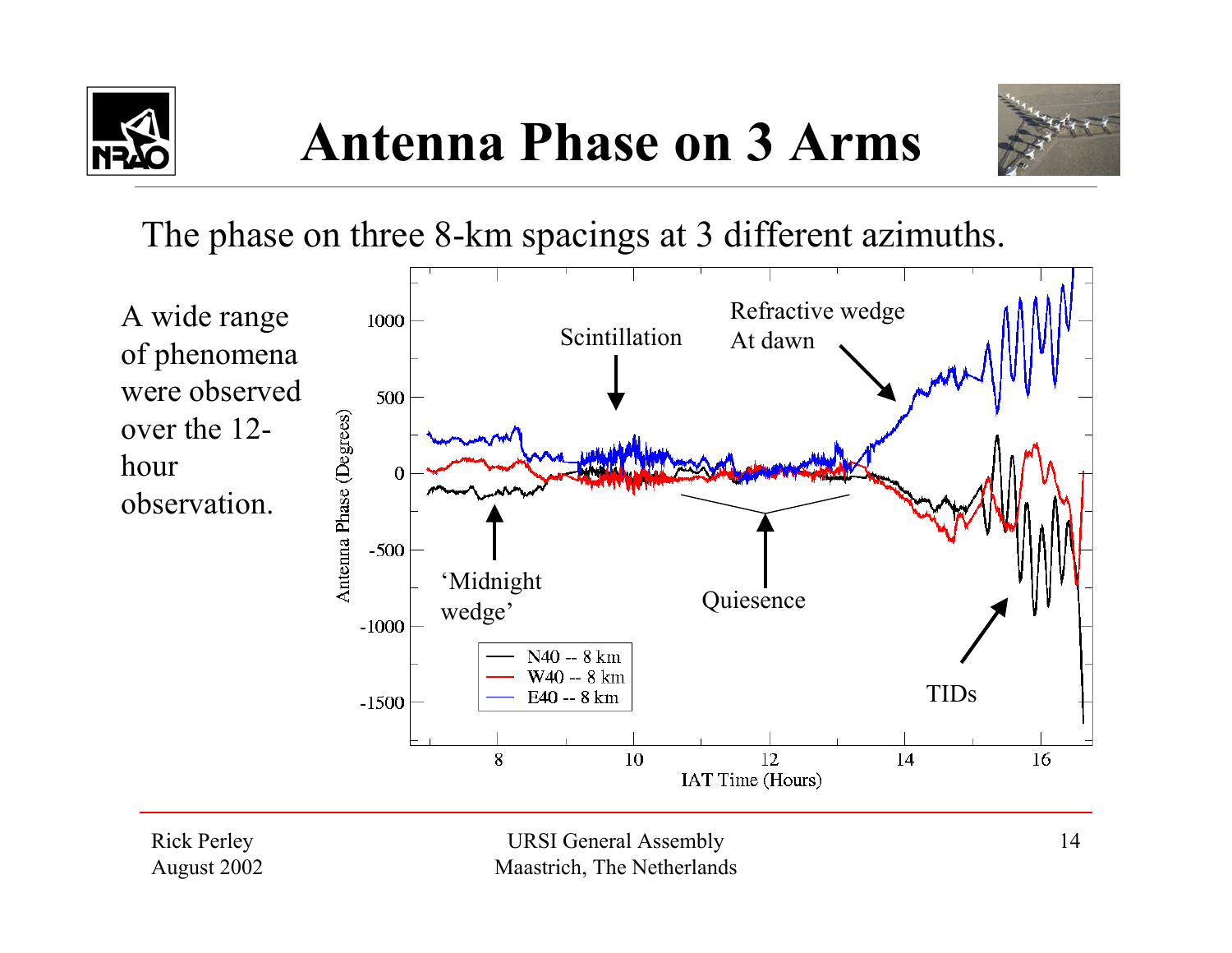

### **Phase proportional to baseline**



• Two antennas, at different distance, along the same azimuth. The phase appears proportional to baseline length.



Rick Perley August 2002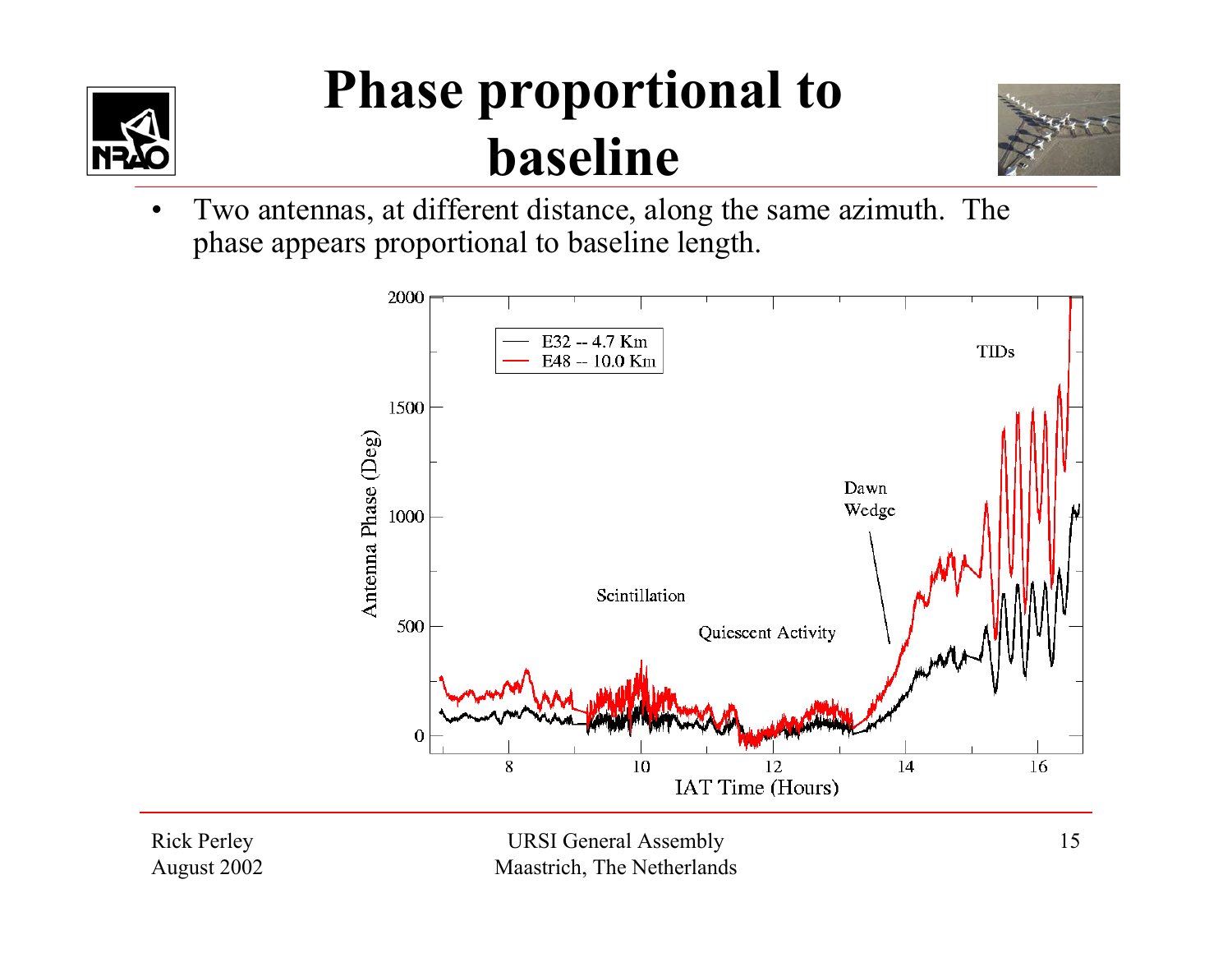

## **Dawn Wedge Phase**



All antennas on West Arm during 'Dawn Wedge' period.



Rick Perley August 2002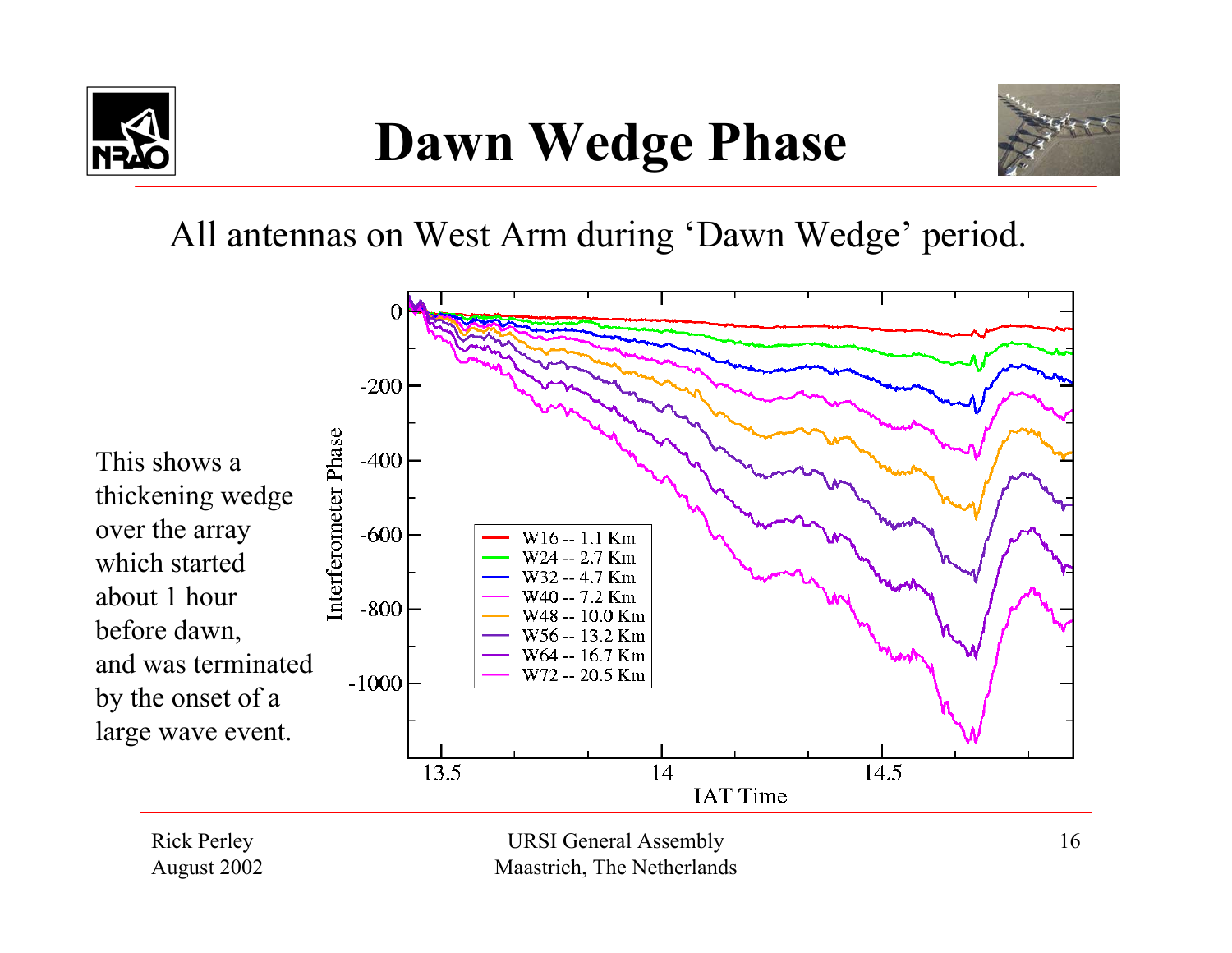

#### **Non-linear phase in midnight wedge**



• In this example, the phases are not strictly proportional to baseline length -- there is significant curvature in the wedge.



Rick Perley August 2002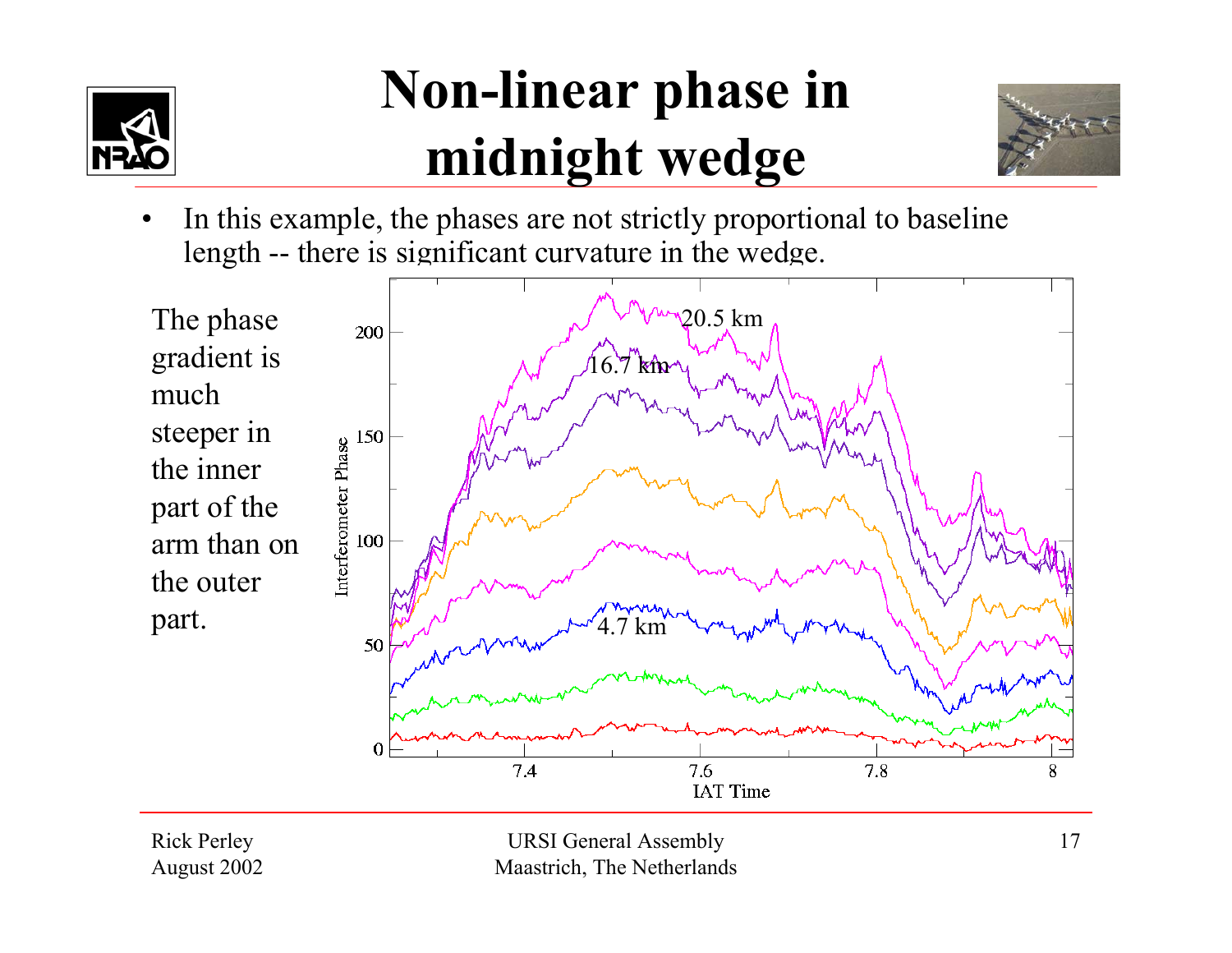





During the period of large-scale waves, the phase gradient is remarkably uniform down the entire arm.



Rick Perley August 2002

URSI General Assembly Maastrich, The Netherlands

IAT Time (Hours)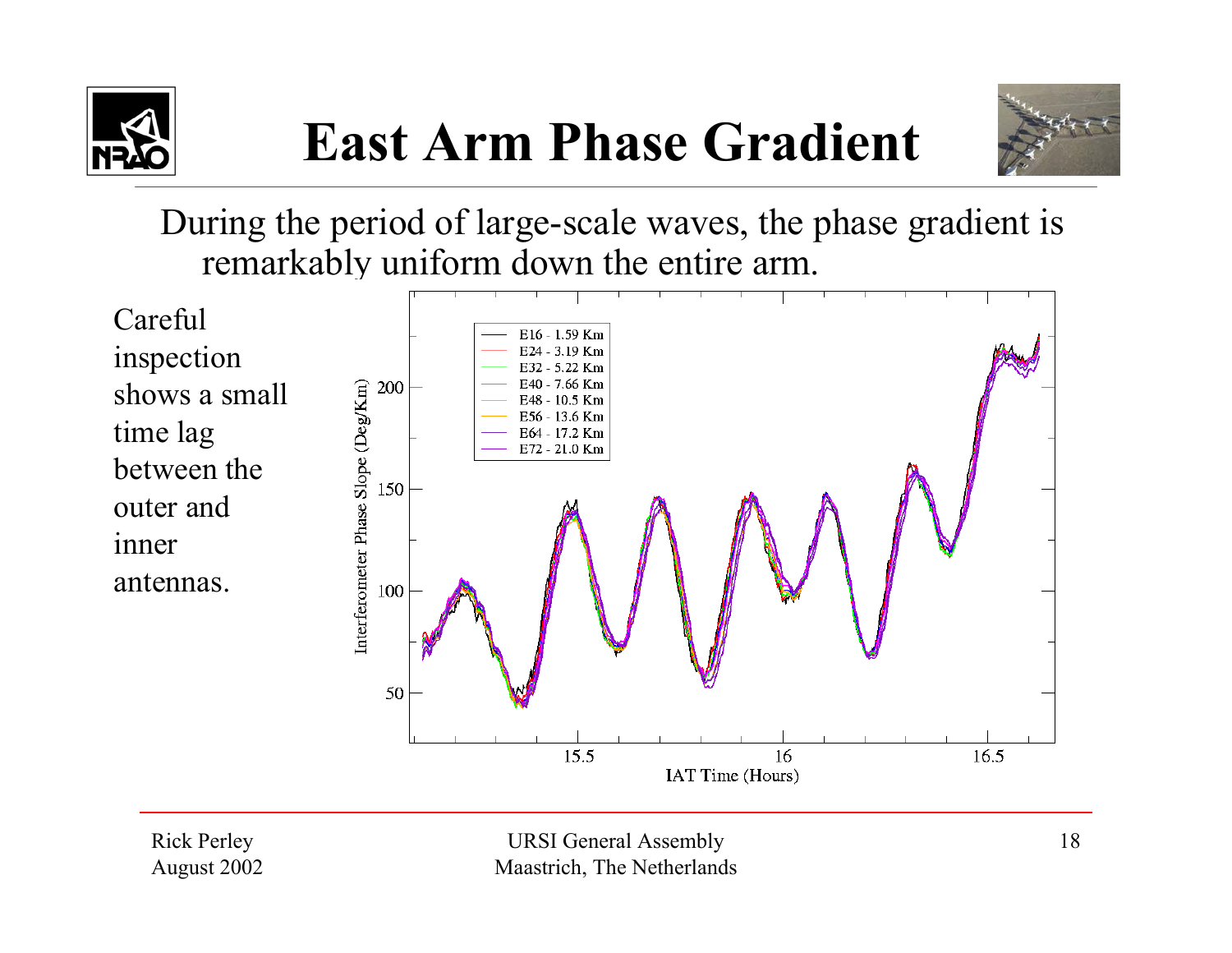



 $\bullet$ The same plot, for the north arm antennas.



Rick Perley August 2002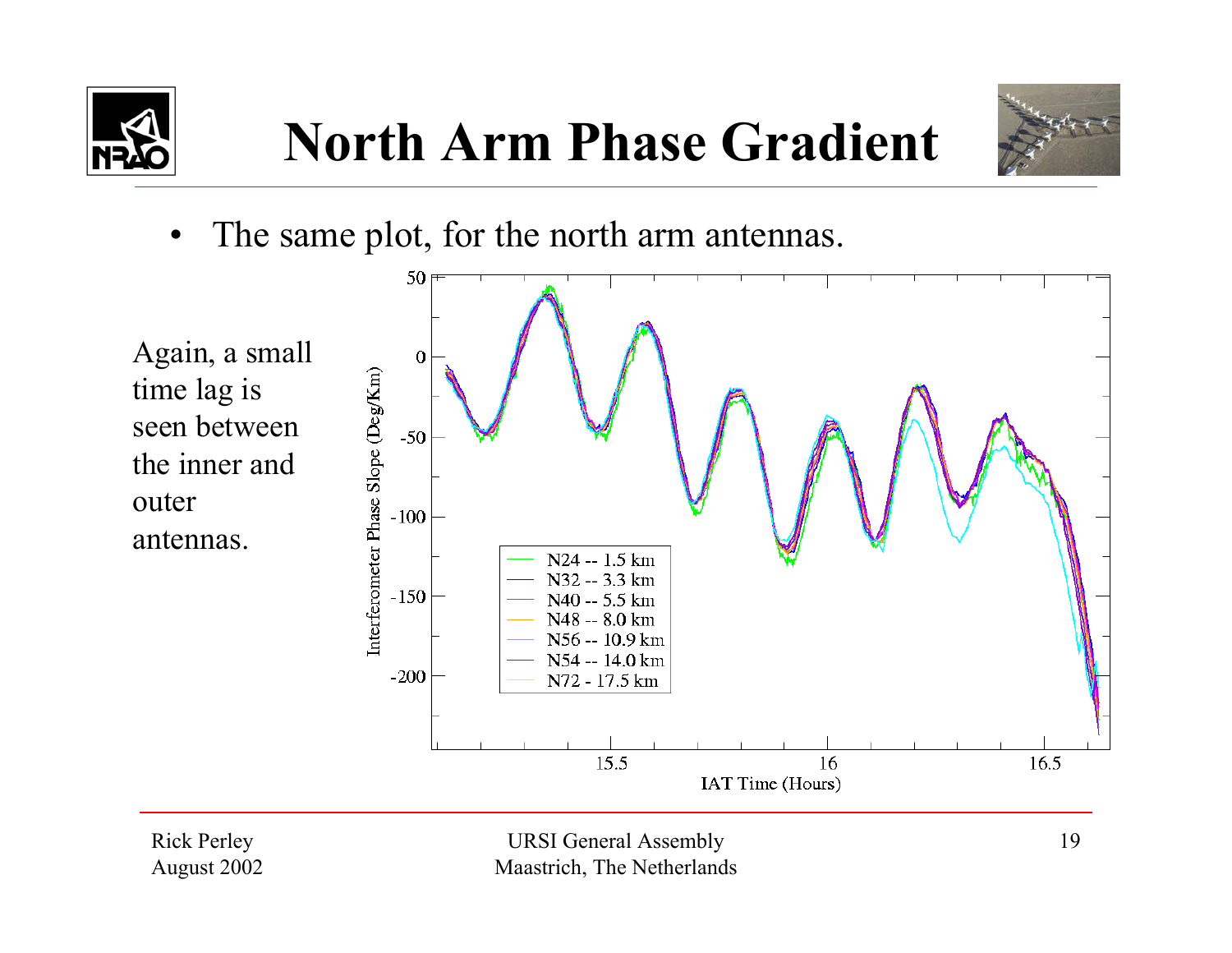



The scaling for the west arm is as good, but the pattern is different

The simplest explanation is that the waves are moving orthogonally to the SW arm.



Rick Perley August 2002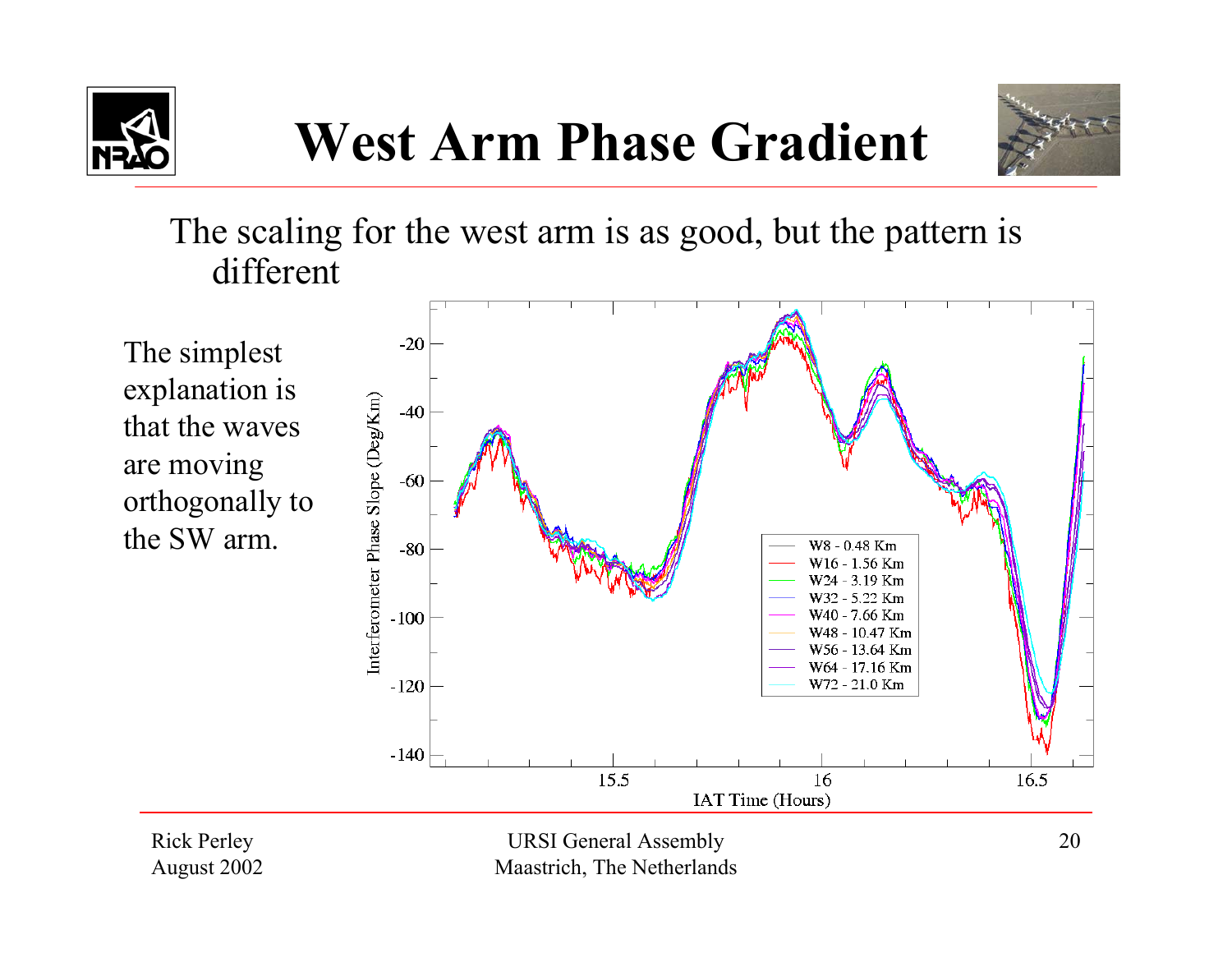



- The organized wave pattern, and its scaling and similarity along each arm argues for a long-wavelength, high velocity wave motion in the ionosphere.
- • Writing  $\omega = 2\pi v/\lambda$  $k = 2\pi / \lambda$  $\phi = A \cos(kx - \omega t)$

where  $\lambda$  = wavelength, and  $v$  = wave velocity.

• The interferometer phase can be found to be

$$
\phi_{ij} = 2A\sin(kB/2)\sin[\omega t - k(x_i + x_j)/2]
$$

where  $B = x_i - x_j =$  baseline length.

Rick Perley August 2002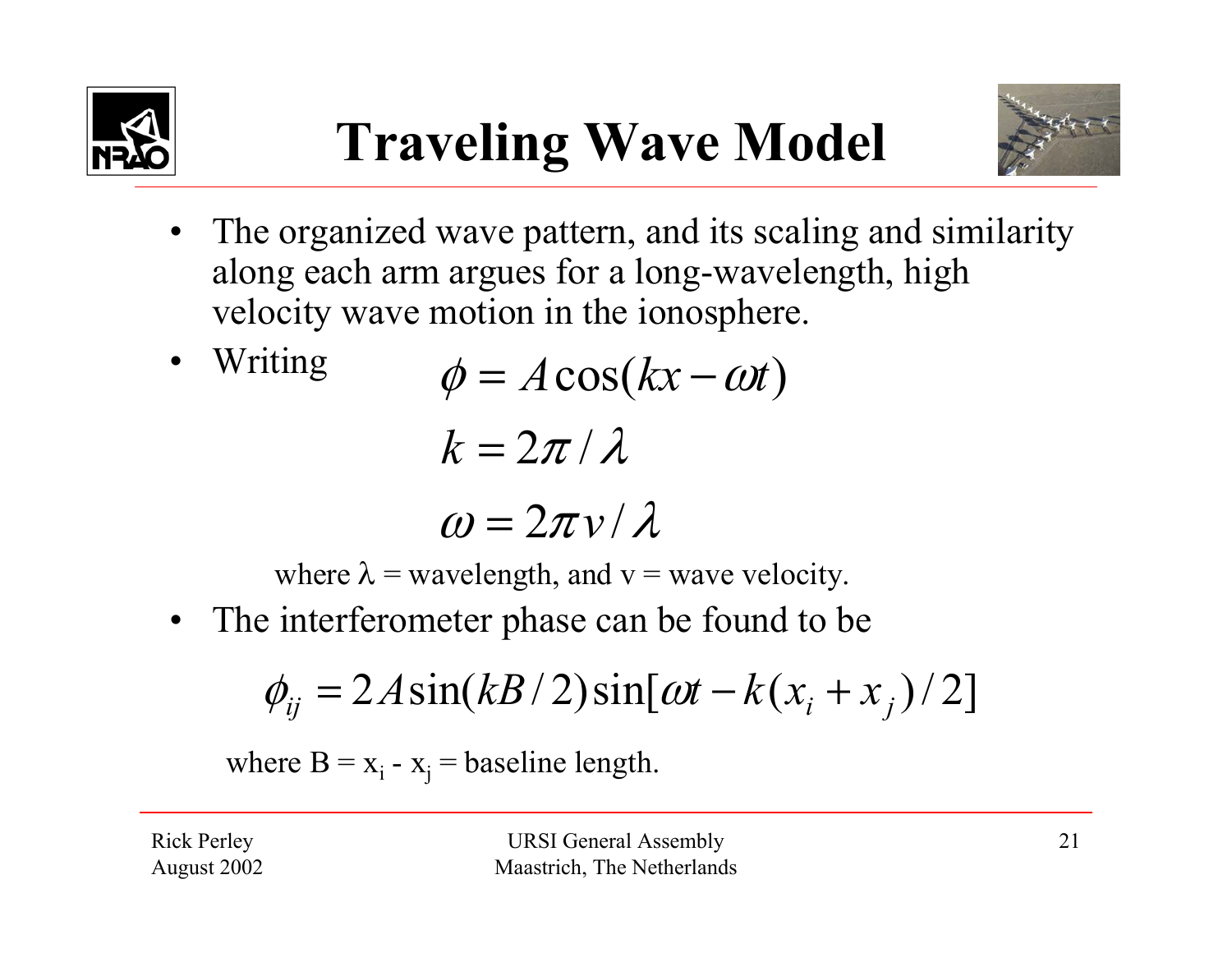





- This formalism can be easily fit to the period of travelling waves. The observed values are:
	- – $- T$  = period  $\sim$  750 sec
	- – $-$  S = phase slope  $\sim$  50 deg/km
	- – $- \delta t =$  time lag  $\sim$  50 sec over 20 km.
- From these, we can derive the following:
	- $-$  V = 200 m/sec
	- $\bigcap \lambda$  = 750 km
	- $-$  A  $\sim$  130 radians
- •• The wave amplitude is  $\delta N_{TEC} \sim 1.1$  TUs.
- The direction is NW to SE (approximately).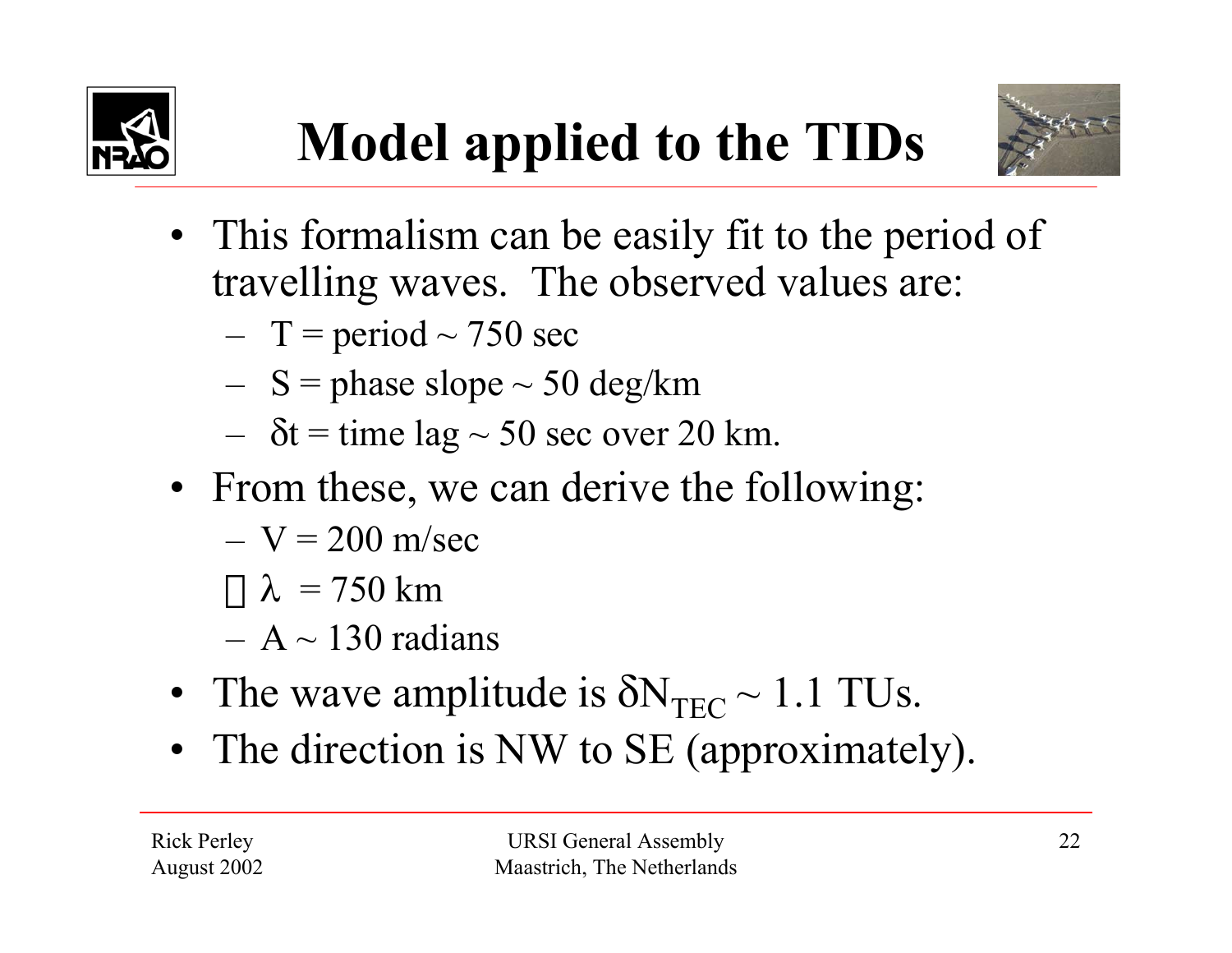



 During the 'dawn wedge', the phase screen is •non-linear.  $Time = 06h30m$  MST





Rick Perley August 2002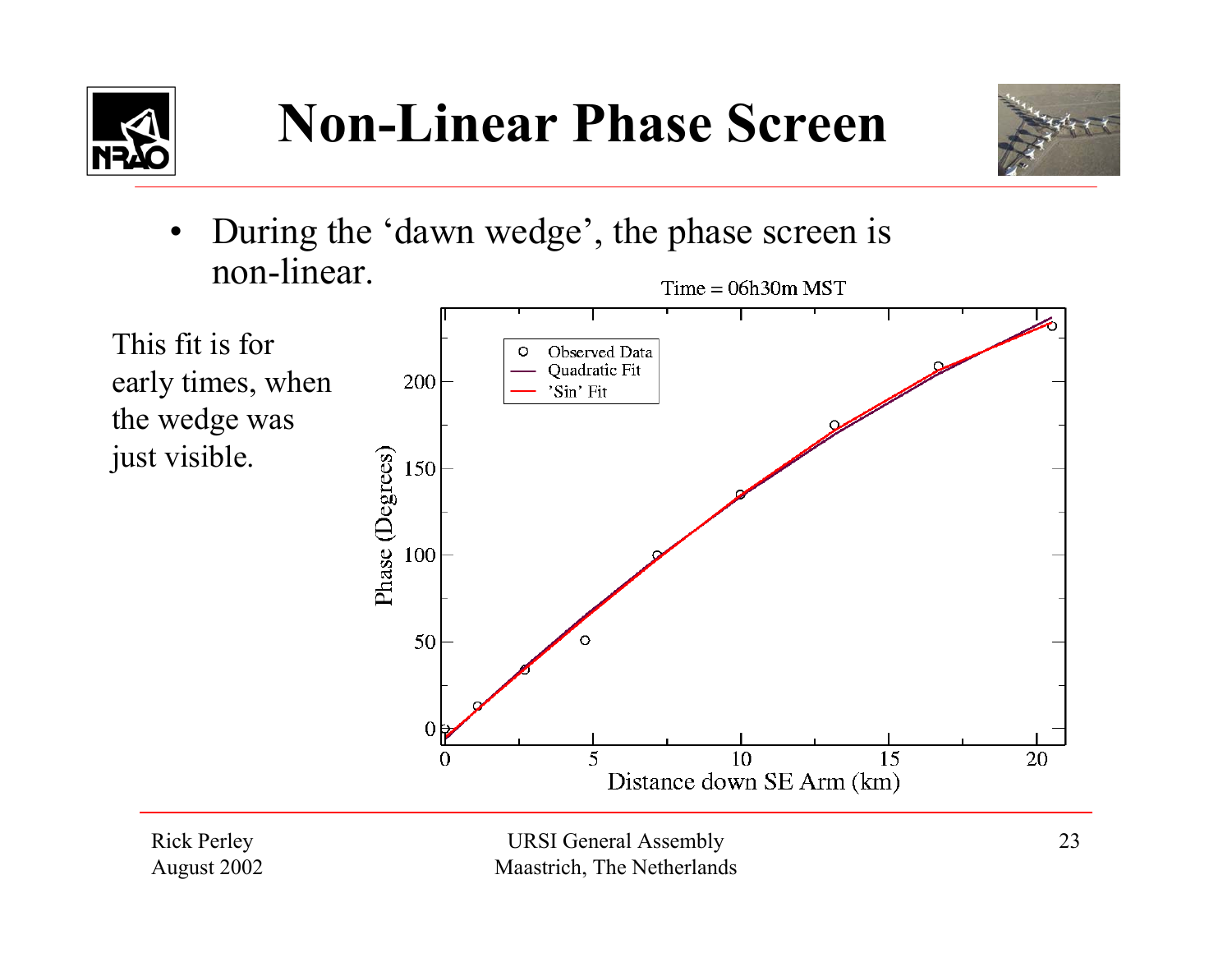



•• A half hour later – gradient is higher, and the curvature less.



Rick Perley August 2002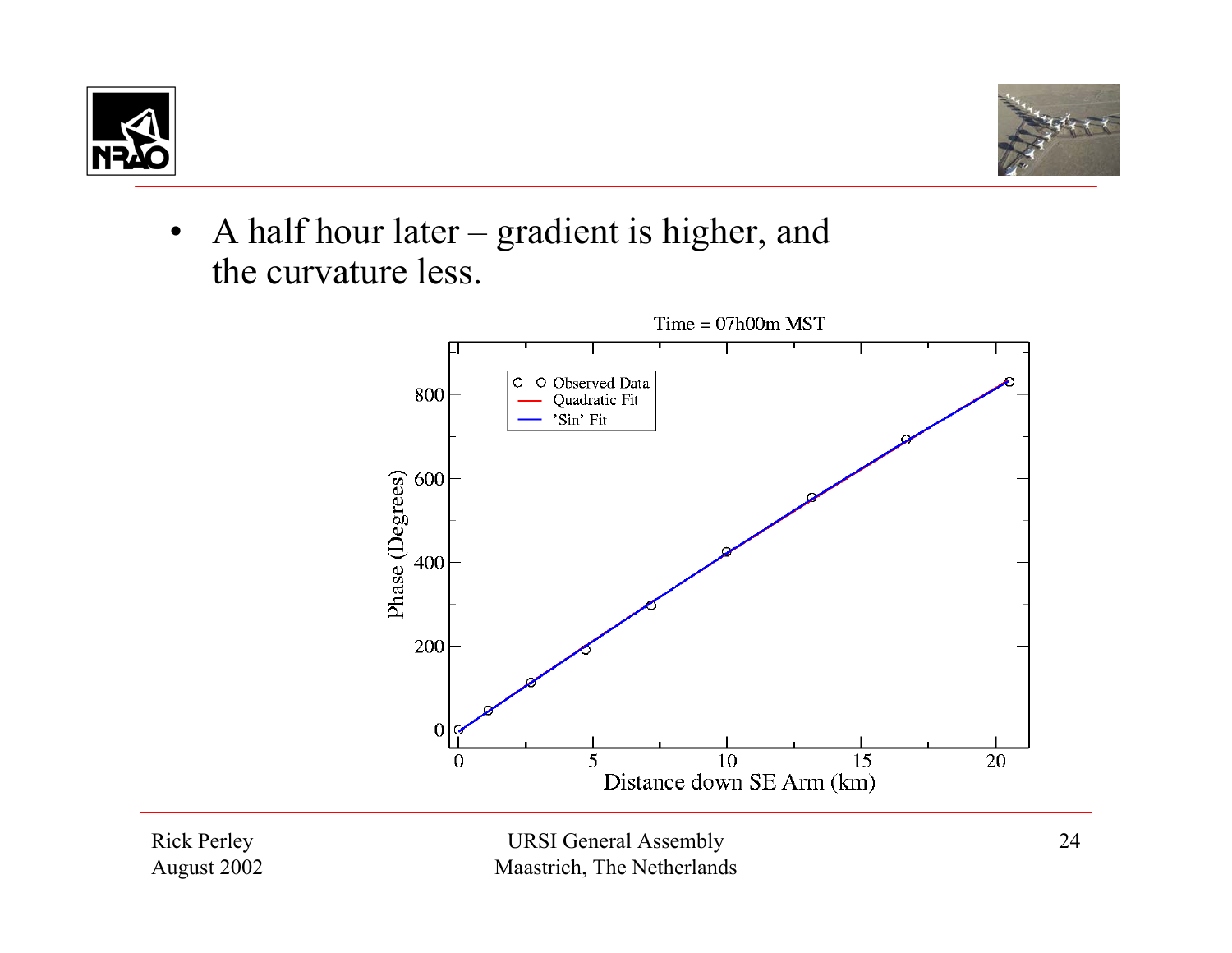



 As the sun rises, the gradient is maximum, but the •curvature is very small.  $Time = 07h30m MST$ 



Rick Perley August 2002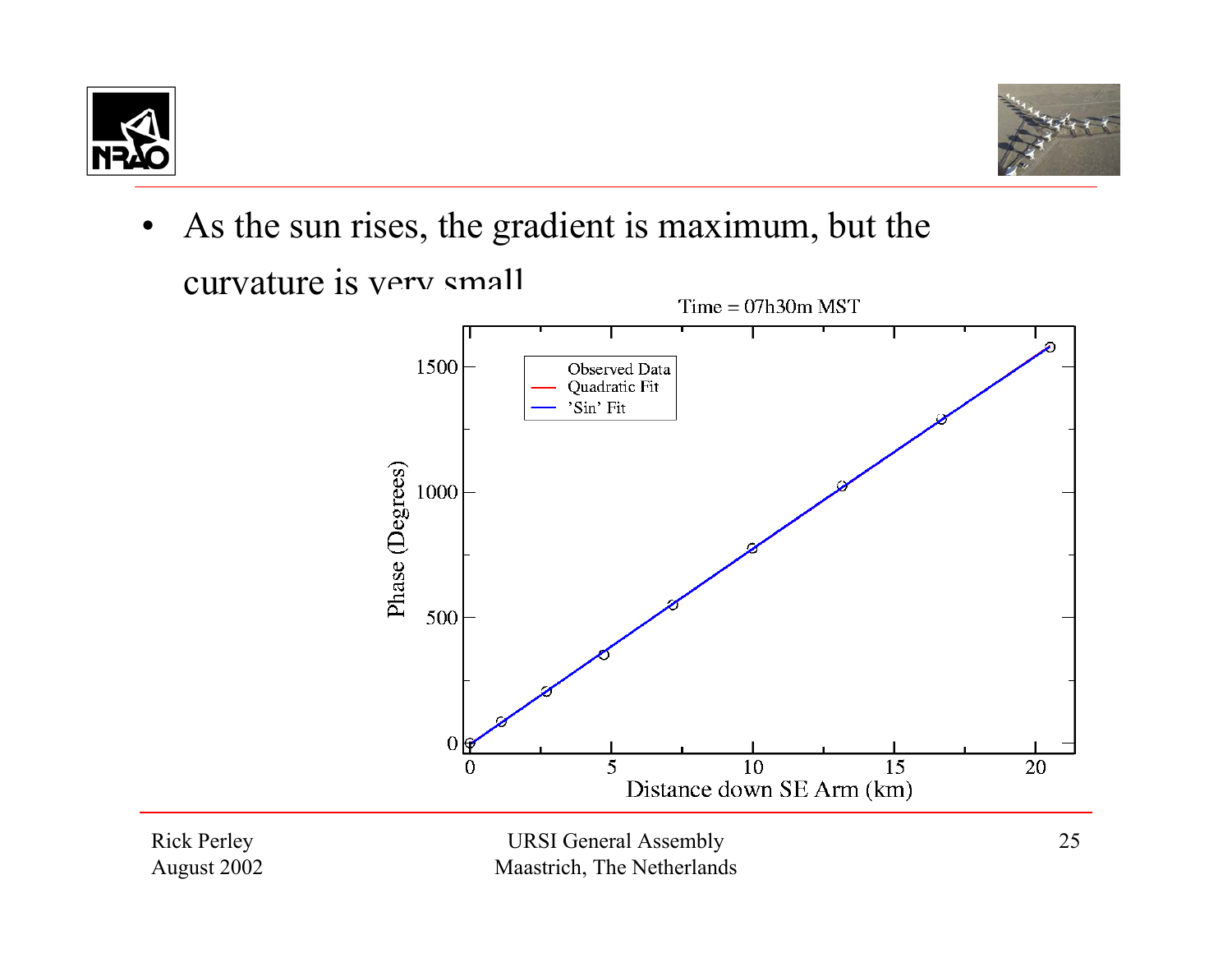

## **TID Curvature**



• The curvature is easily seen during the traveling TIDs.



Rick Perley August 2002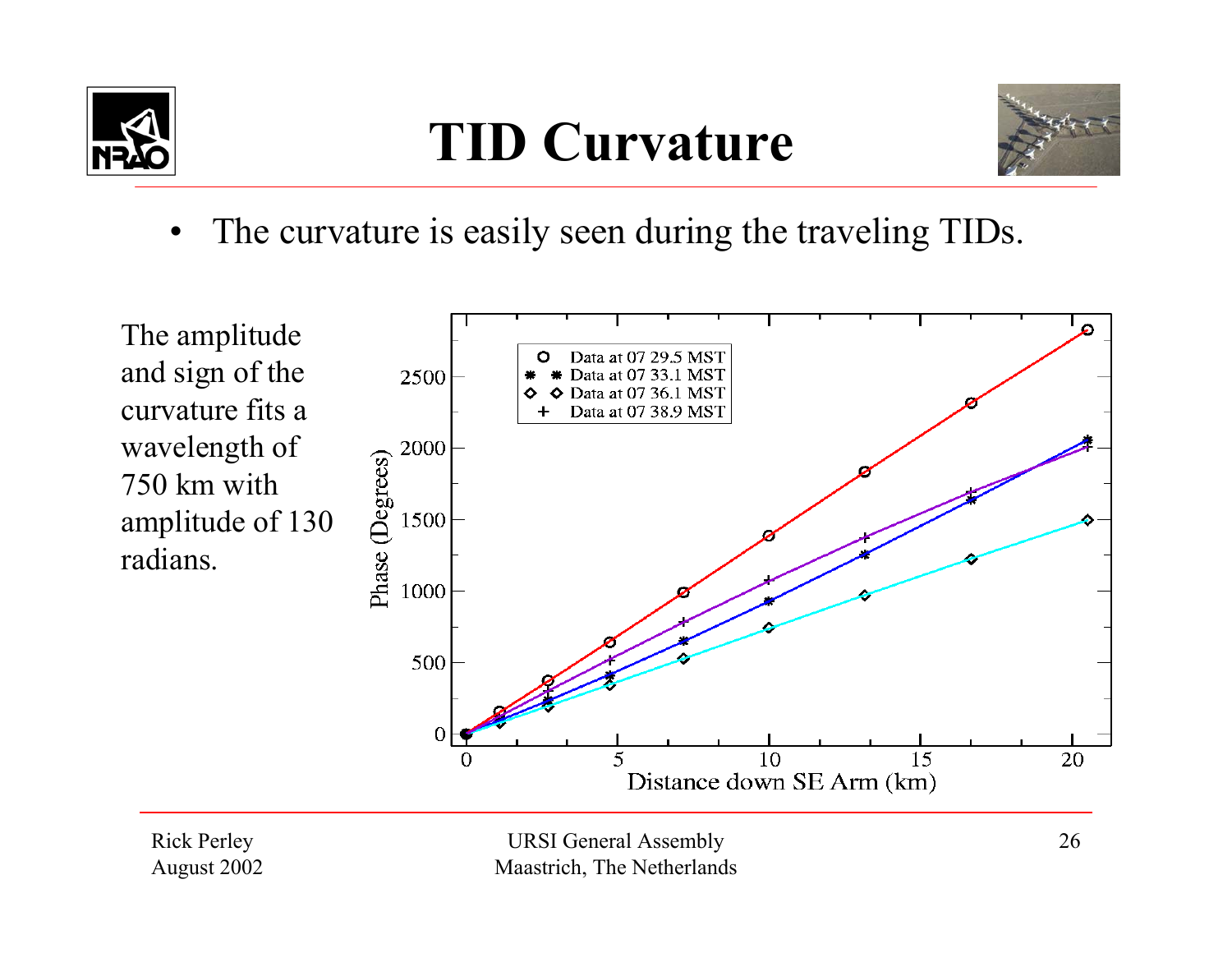



- So although the wavelengths can be very long, and the curvature in the front appear small, this curvature remains significant, and will cause distorting effects in the astronomical image.
- This effect is most easily seen in the image plane.
- • Instantaneous observations ('snapshots') can be made to track the refractive motion (due to the gradient) and distortions (from higher order terms) due to the screen.
- The results are highly instructive ...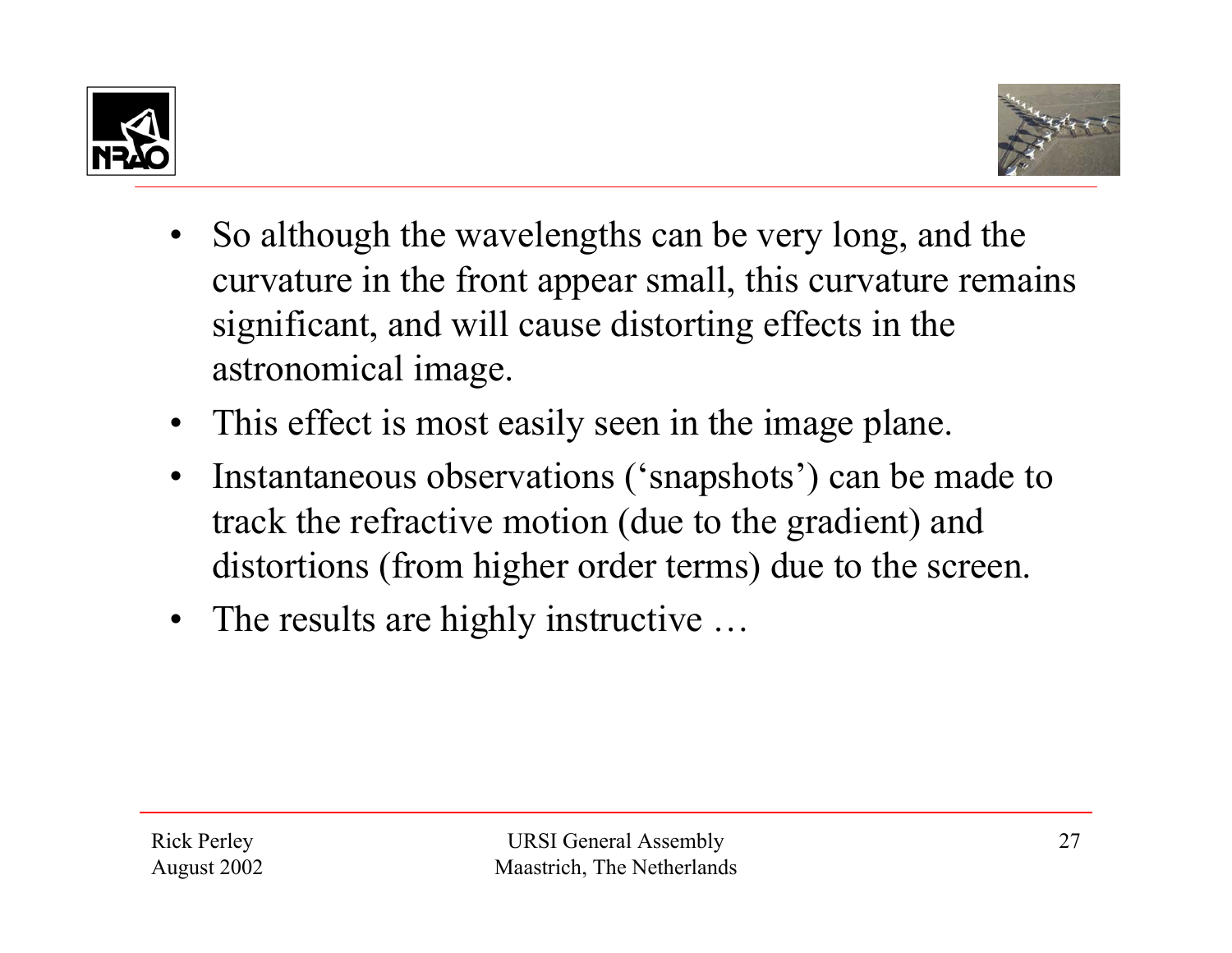



•The instantaneous amplitude of the radio source

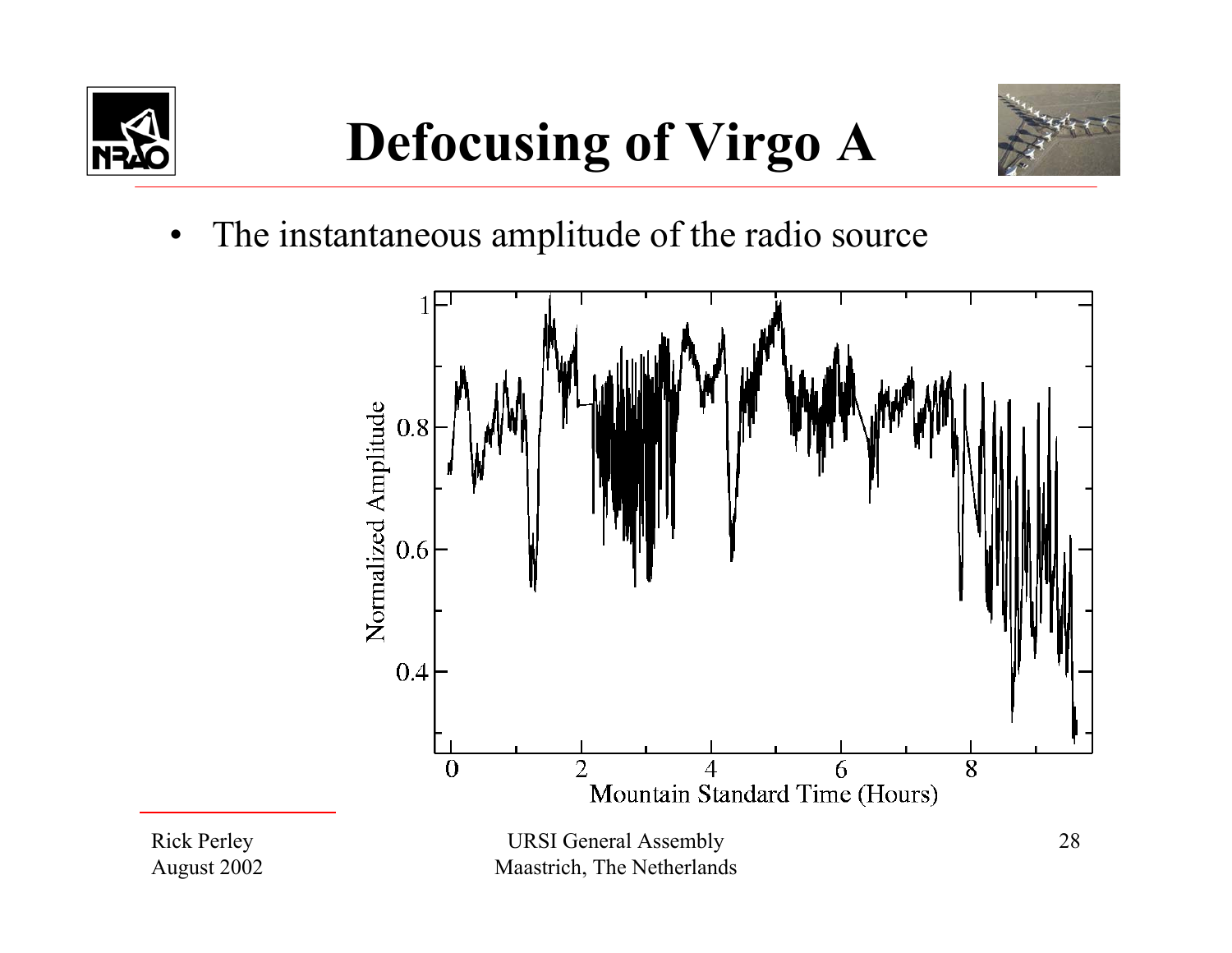



•Apparent Position of Virgo A Radio Source



Rick Perley August 2002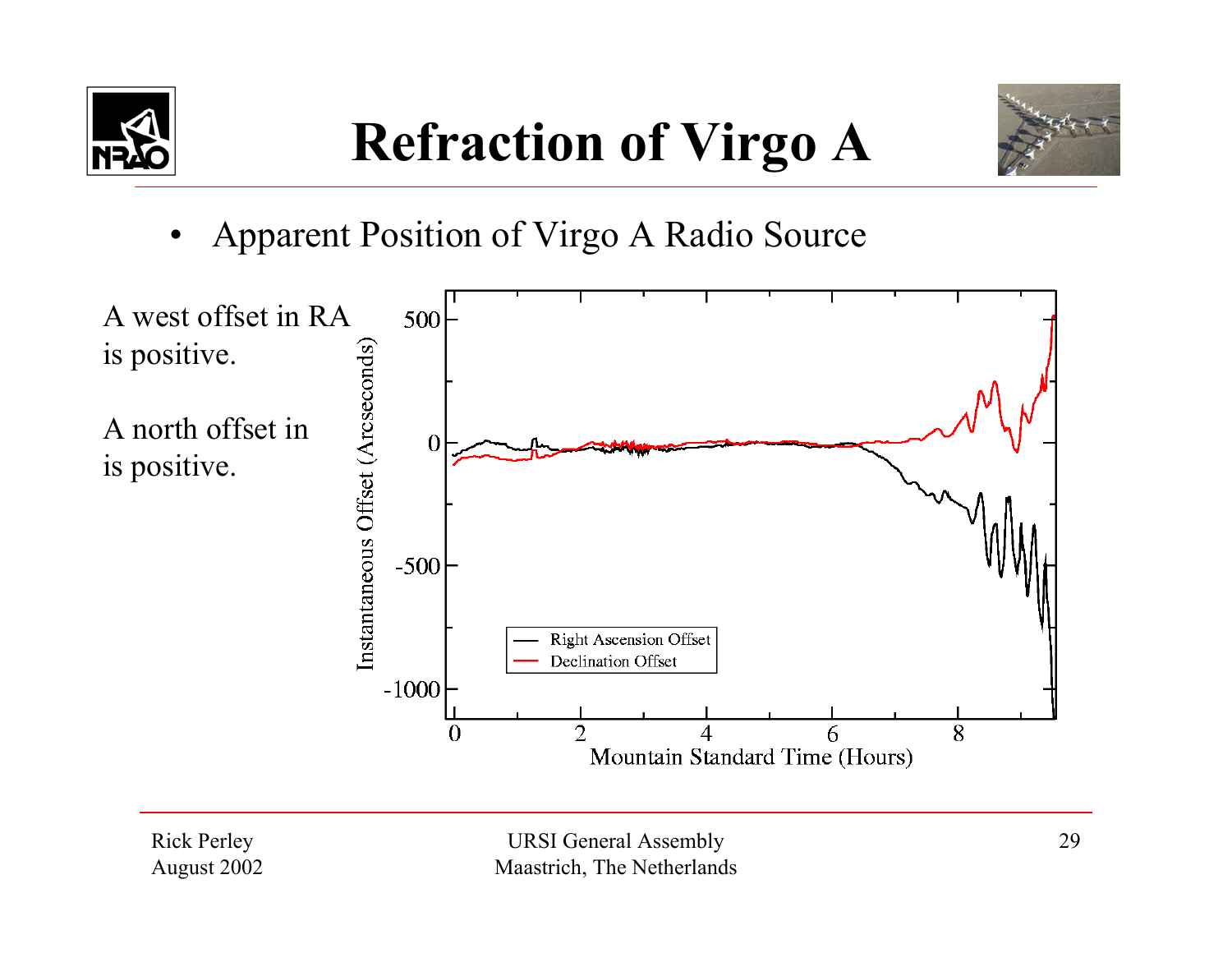



- The instantaneous positions show:
	- Slow relative motions during the quiescent periods
	- Small, rapid oscillatory motion during the 'scintillation' period
	- Very large and relatively slow oscillatory motion during the large TID period.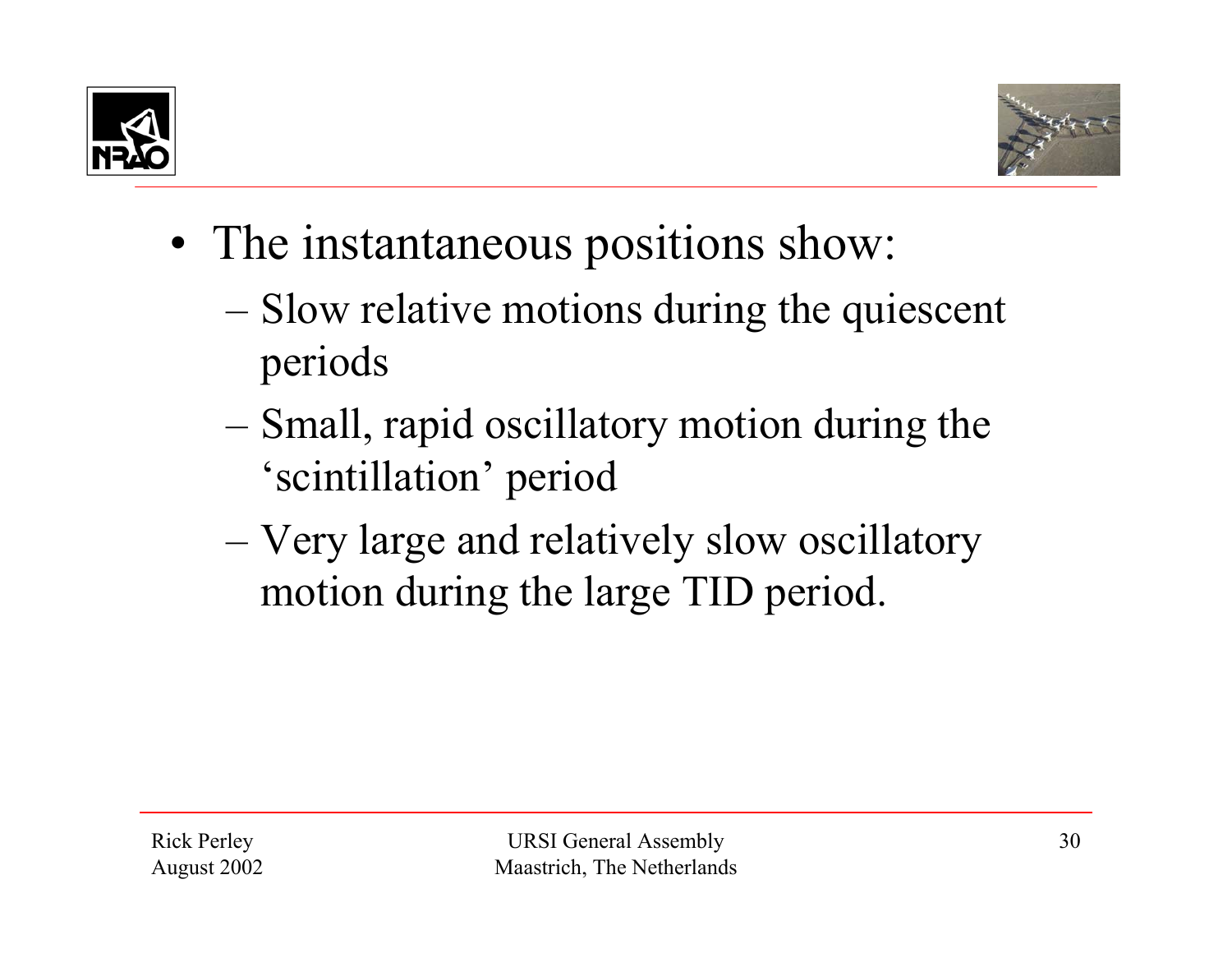



- These large ionospheric perturbations can be removed from the data, and images of other, nearby objects can be made, to observe their differential motions.
- The simple wave model shown predicts 1 radian phase differentials on angular scales of  $\sim$  1 degree, during the TID period.
- This will cause easily detected differential motions in such objects.
- There are  $\sim$  5 objects within 6 degrees of the Virgo A radio source which can be detected, and tracked, in observations short enough to allow motion tracking.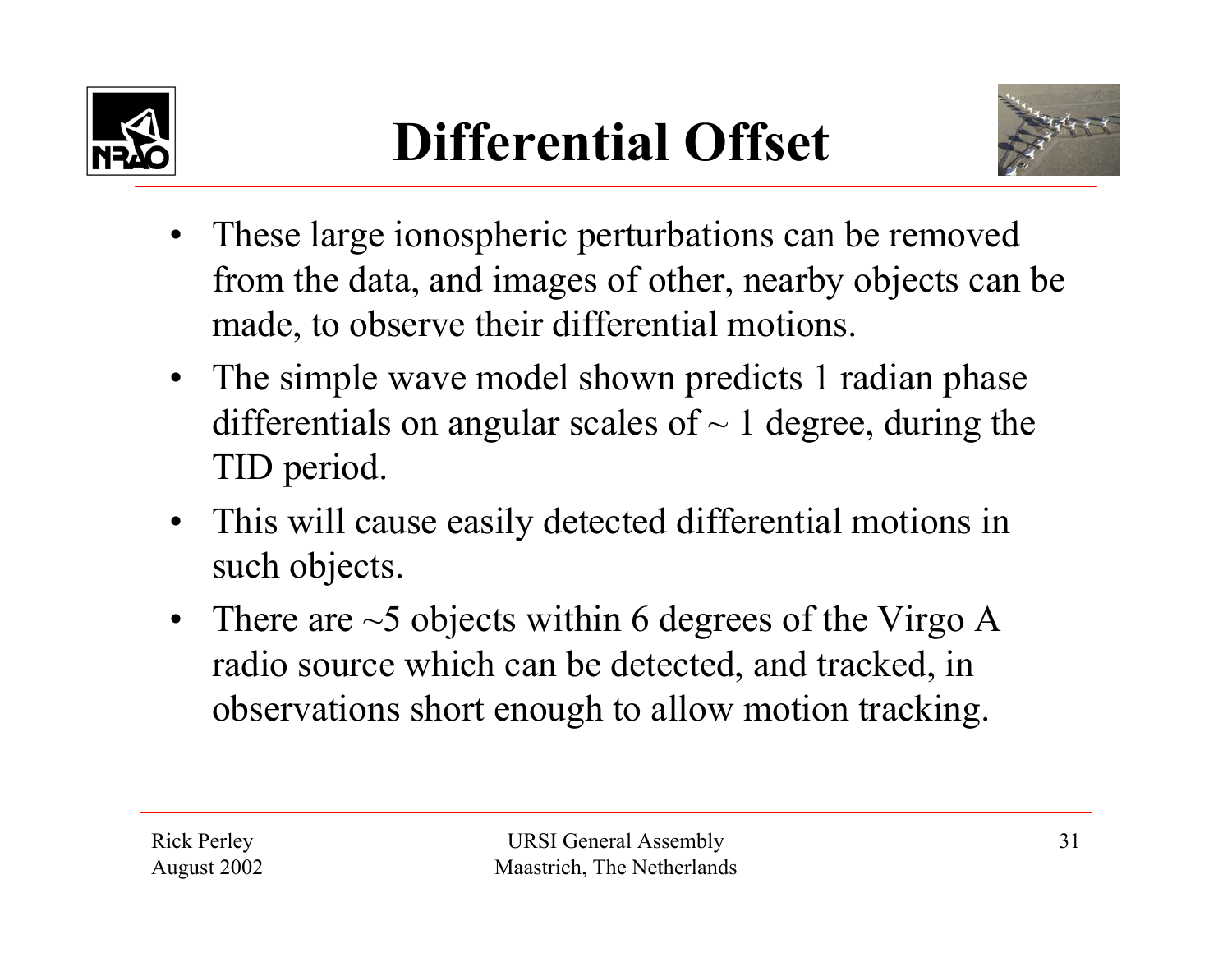

# **Virgo A differential motions**



•The differential offsets in Right Ascension



Rick Perley August 2002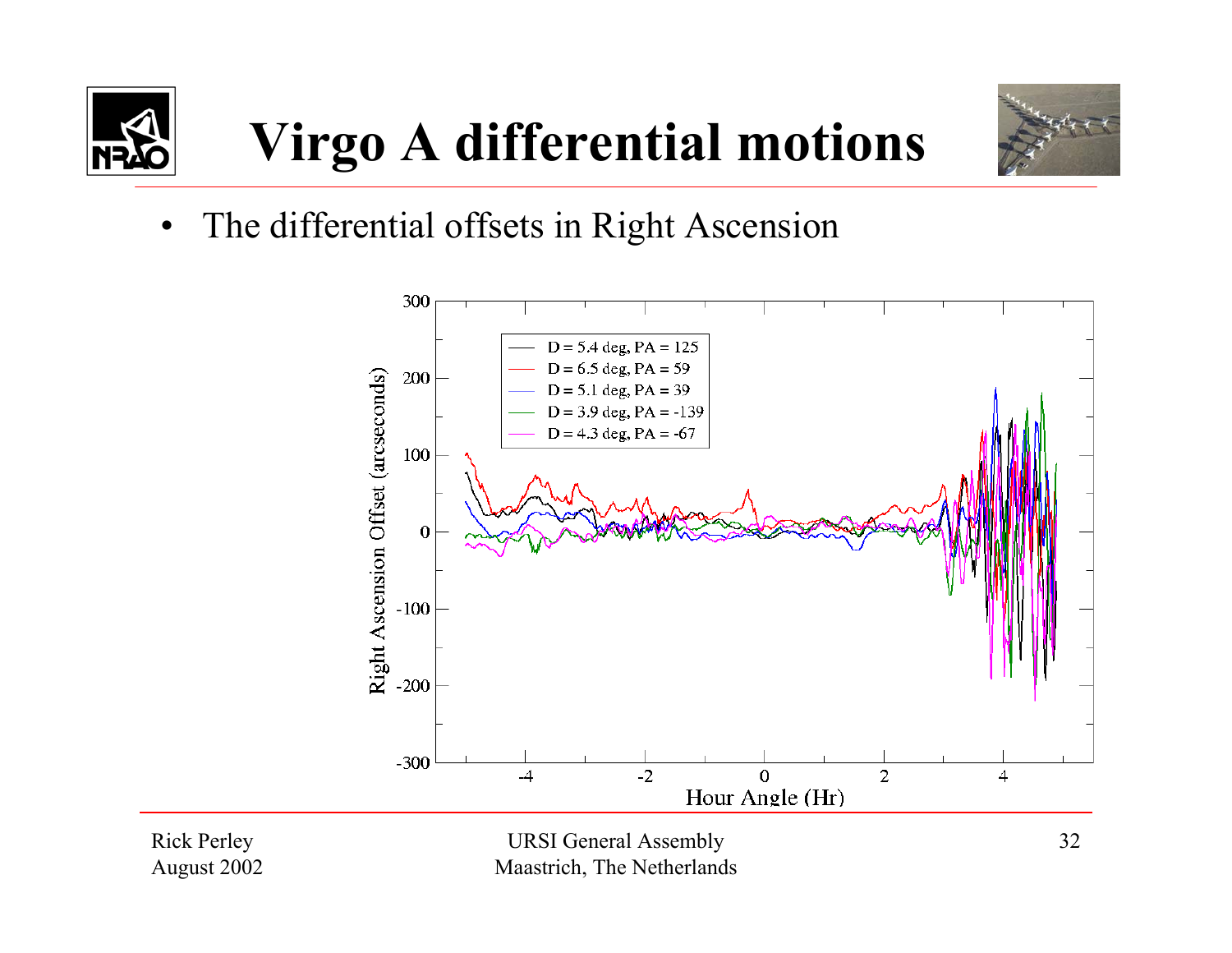

## **Declination differentials**



•The differential offsets in Declination



Rick Perley August 2002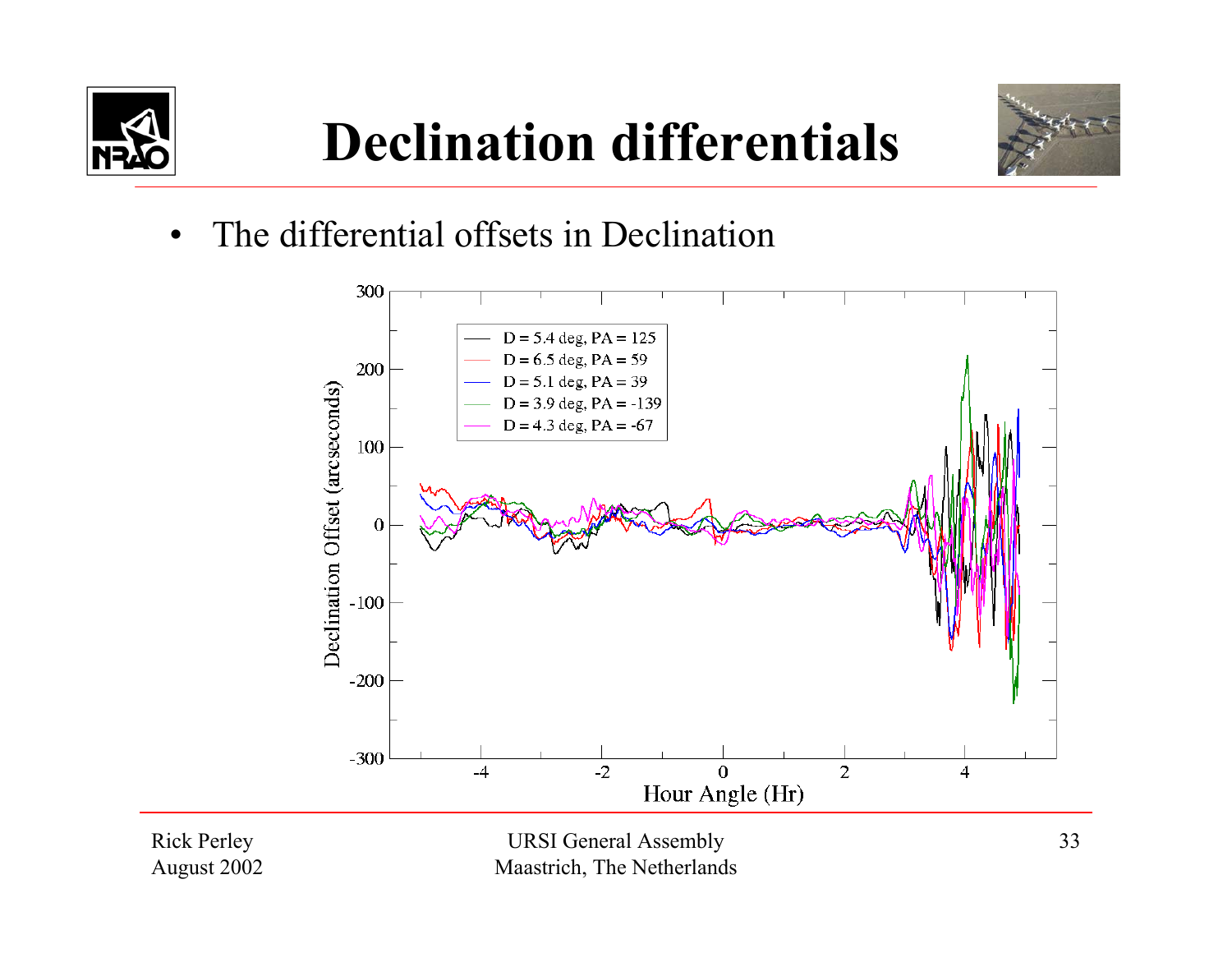



• The presence of so many detectable objects within each antenna's beam suggests a 3-d

**Tomography with the VLA?**

- mapping of the screen may be possible.
- Each antenna beam 'illuminates' about 80 km of the ionosphere -- much larger than the array.
- There is a  $\sim$  55 km region seen by \*all\* antennas, each with a different line of sight.
- This should permit 3-dimensional discrimination of phase perturbations, with resolution  $\sim$  50 x 50 x 250 meters, with accuracy of  $\sim$  .001 TU.